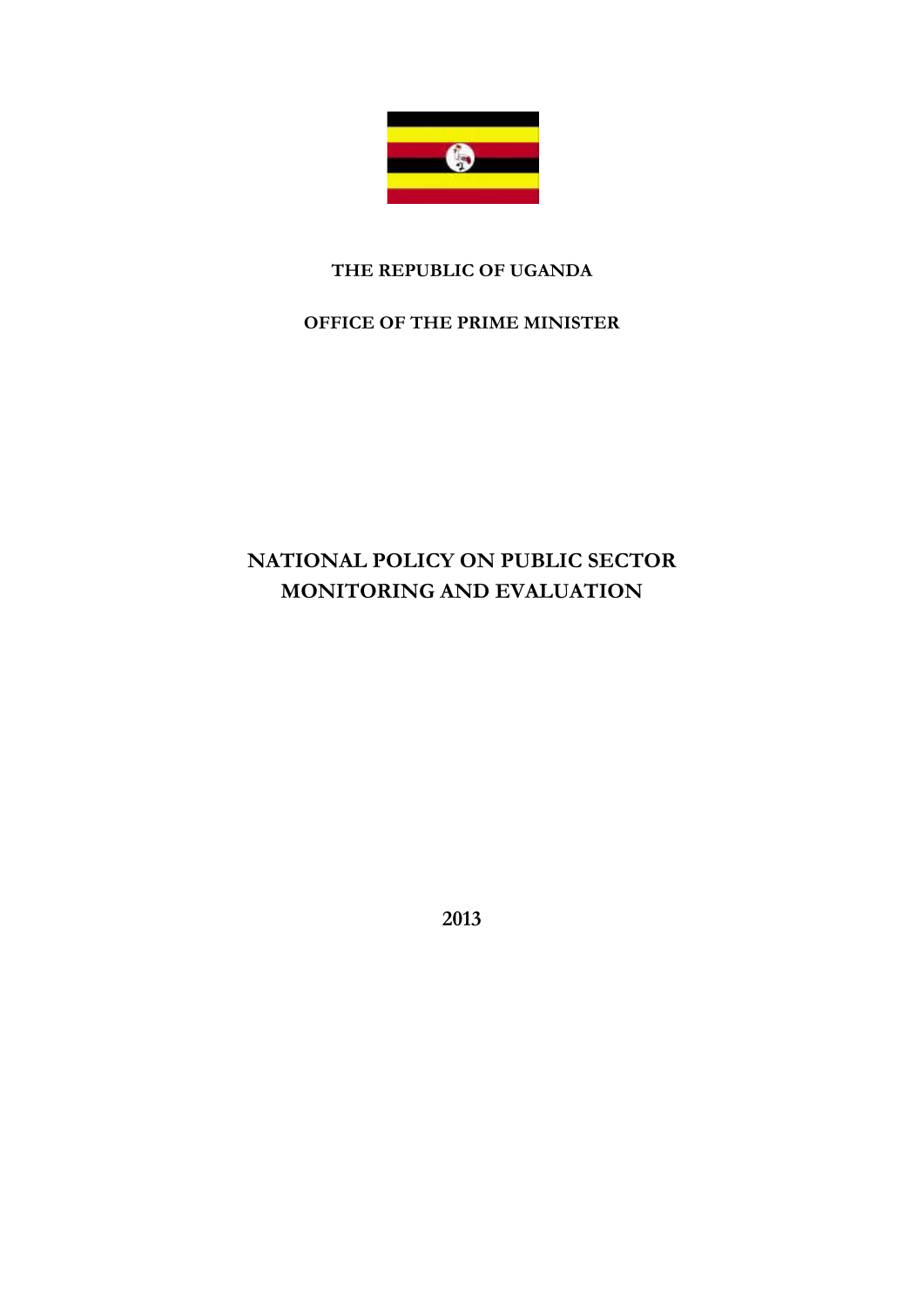### **Foreword**

This paper presents the National Policy on Public Sector Monitoring and Evaluation. The policy provides a clear framework for strengthening the coverage, quality and utility of the assessment of public policies and investments. It proposes that finances for monitoring and evaluation are clearly allocated within the national budget. It will enable Government, Legislature and other actors to access greater evidence to inform policy and programmatic decisions, and to hold the public sector accountable for its application of resources.

This policy has been designed to address gaps in existing legislation and administrative practices with respect to the tracking the performance and evaluation of public policies and investments. The planning, monitoring and evaluation of results is inadequate across the public sector. Plans are not being designed with performance in mind; routine monitoring is uneven in scope and quality; evaluation is sparse in coverage and use. Budgeting for monitoring and evaluation is not consistent despite sufficient resources being available. Consequently, Government, Parliament and the public are not sufficiently informed on the value for money of public investments, the successes and failures of public programmes, and the lessons which provide the foundation for reform and development. This policy will seek to address this imbalance.

This policy applies to all public policies, strategies, programmes and projects managed by Ministries, Departments, and Agencies, Local Governments, Parastatals and Executing Agencies of public programmes.

I encourage all of Government, and its partners to read, digest and implement this Policy for the good of our Nation.

Amama Mbabazi; SC, MP. **PRIME MINISTER/ SECRETARY GENERAL, NATIONAL RESISTANCE MOVEMENT**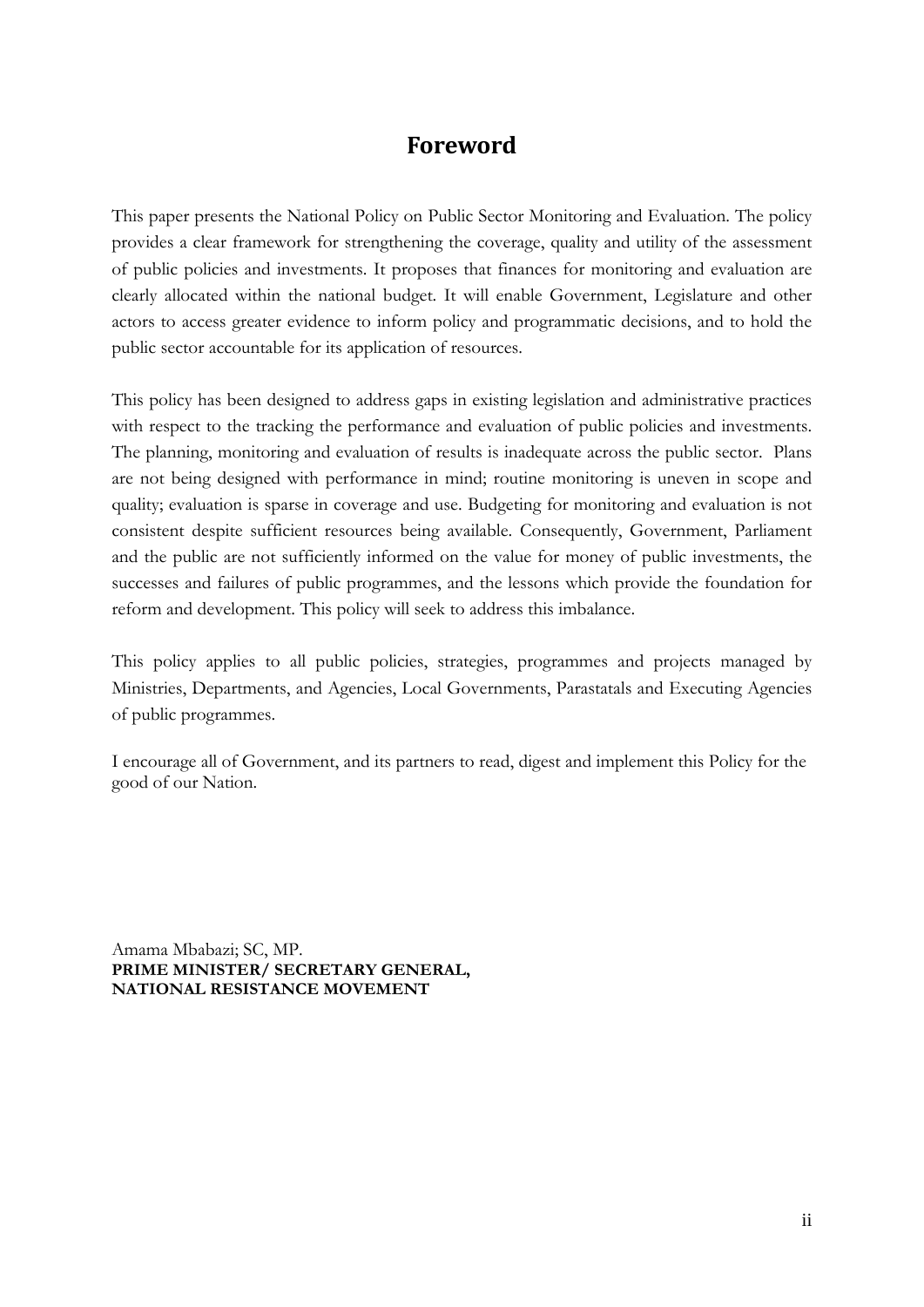# **Table of Contents**

| 6. |  |  |
|----|--|--|
|    |  |  |
| 8. |  |  |
|    |  |  |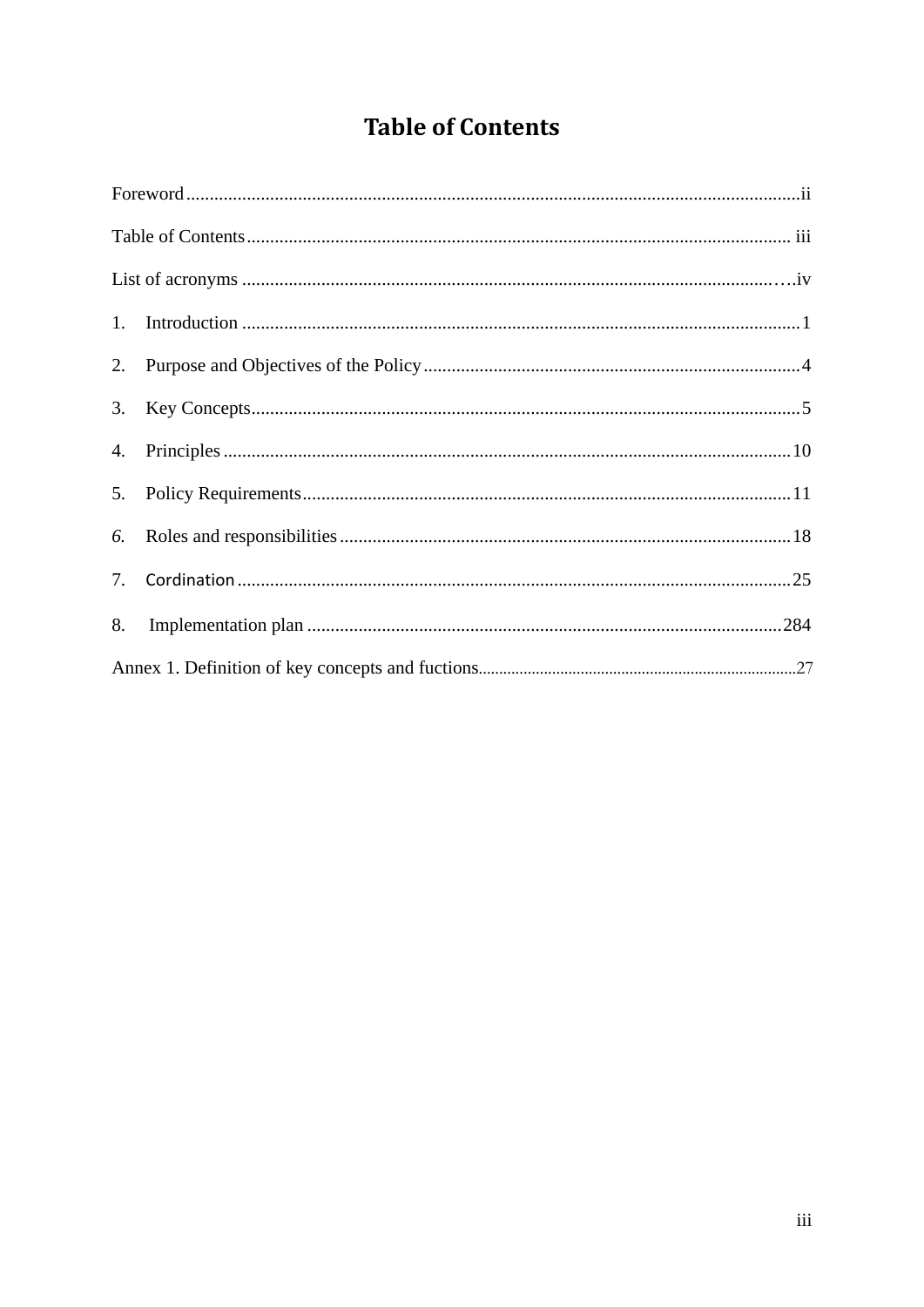# **List of acronyms**

| Accounting Officers (for MDAs)                         |
|--------------------------------------------------------|
| Chief Accounting Officers (for LGs)                    |
| Civil Society Organizations                            |
| Government of Uganda                                   |
| Local Government                                       |
| Monitoring and Evaluation                              |
| Ministry, Department and Agency                        |
| Ministry of Finance, Planning and Economic Development |
| Ministry of Local Governments                          |
| Ministry of Public Service                             |
| National Development Plan                              |
| Non-Governmental Organizations                         |
| National Planning Authority                            |
| Office of the Auditor General                          |
| Office of the Prime Minister                           |
| Poverty Eradication Action Plan                        |
| Plan for National Statistical Development              |
| <b>Permanent Secretary</b>                             |
| Results-Orientated Management                          |
| Sector Strategic Investment Plan                       |
| Sector Working Groups                                  |
| Uganda Bureau of Statistics                            |
| Value-for-Money                                        |
|                                                        |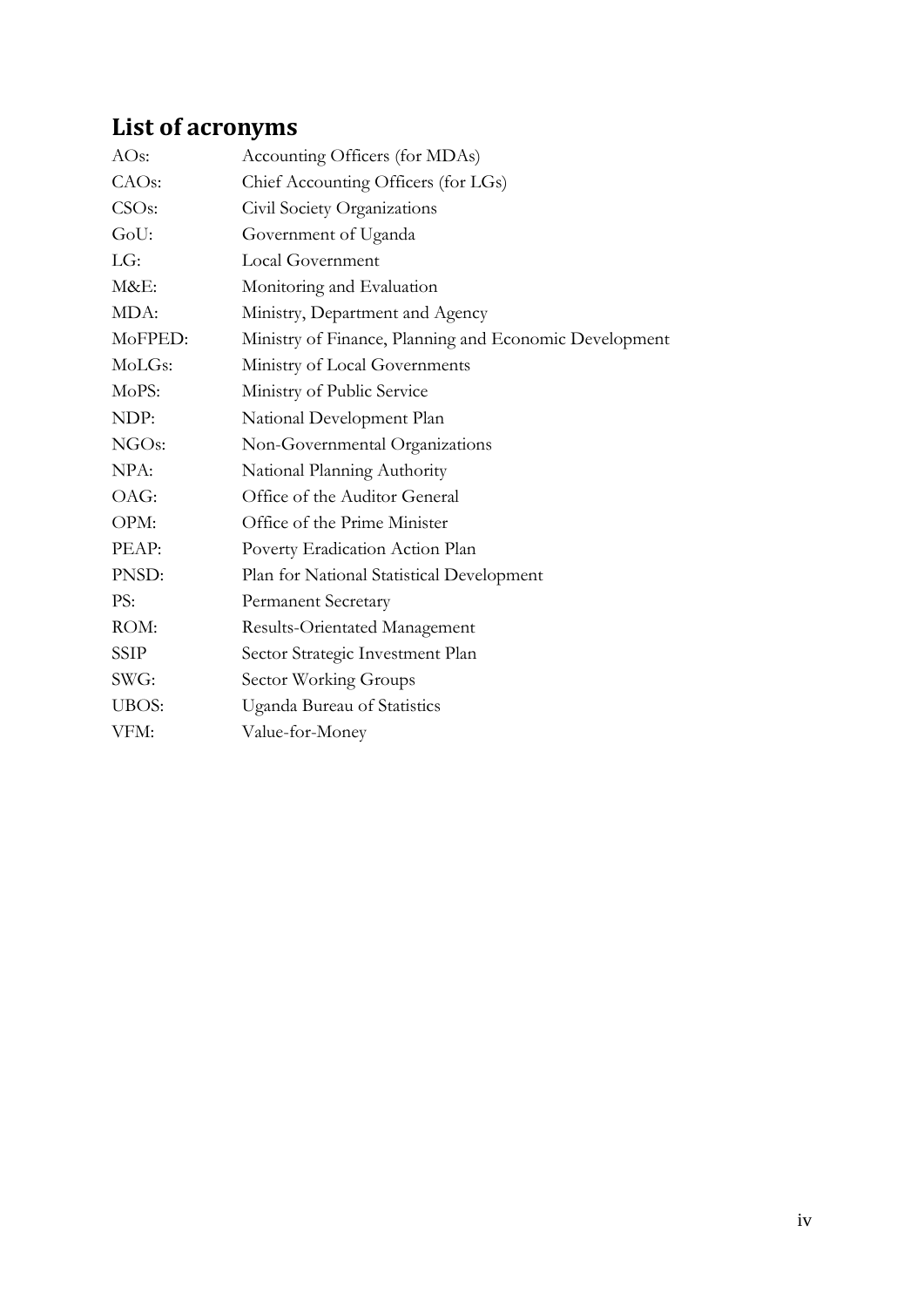### **1. Introduction**

- 1.1 The Government of Uganda (GoU) is committed to achieving results through the efficient and effective delivery of key public services, maintaining law and order and in facilitating the transformation of the economy to enable the private sector to flourish, to expand enterprise and ultimately ensure the prosperity of Ugandans. This commitment is embedded in the country's National Vision that aims at a transformed Ugandan society from a peasant to a modern and prosperous country within 30 years, to be achieved through a succession of five-year national development plans. The current five –year National Development Plan targets an increase in per capita income from USD 506 in 2008/09 to USD 900 in 2014/15 and a decline in the proportion of the population living in poverty from 31 per cent in 2005/06 to 24.5% in 2014/15. The Plan aims to achieve this through addressing structural bottlenecks in the economy and increasing public investment to infrastructure, human resource development, facilitating access to critical production inputs in agriculture and industry, and promoting science, technology and [i](#page-33-0)nnovation<sup>i</sup>.
- 1.2 Over the past two decades, Uganda has made good progress following the unstable political situation and economic mismanagement that characterised the 1970s and early – mid 1980s. Between 1987 and 1995, Gross Domestic Product (GDP) grew at an average of 6.5 per cent translating to 3.4 per cent per capita. GDP increased from the mid-1990s under the Poverty Eradication Action Plan (1997-2007) which contributed to the reduction in the proportion of people living below the poverty line from 44 per cent in 1997/98 to 31 per cent in 2005/06. The NDP target of 24.5% for 2014/15 has also been achieved in 2009/10. The Government's policies under the PEAP included the introduction of free primary education under the Universal Primary Education (UPE) and Universal Secondary Education (USE) initiatives, primary health care and HIV/AIDS prevention initiatives, the Plan for the Modernization of Agriculture (PMA) and land reforms. These initiatives have generated results, with a rise in primary school enrolment, a reduction in enrolment disparities between rich and poor, urban and rural, with a rise in adult literacy rates and a declining gender gap. Over 80% of children attend primary education and adult literacy improved from 69% in 2005/06 to 74% in 2009/10. HIV/AIDS prevalence rate fell from 30% in 1980s to 7.3 % in 2011.
- 1.3 The above improvements in welfare and well-being have in-part been possible through Government action and reform. The reduction on political violence, establishment and maintenance of a stable macro-economic environment (low inflation, competitive exchange rate), the privatisation programme and market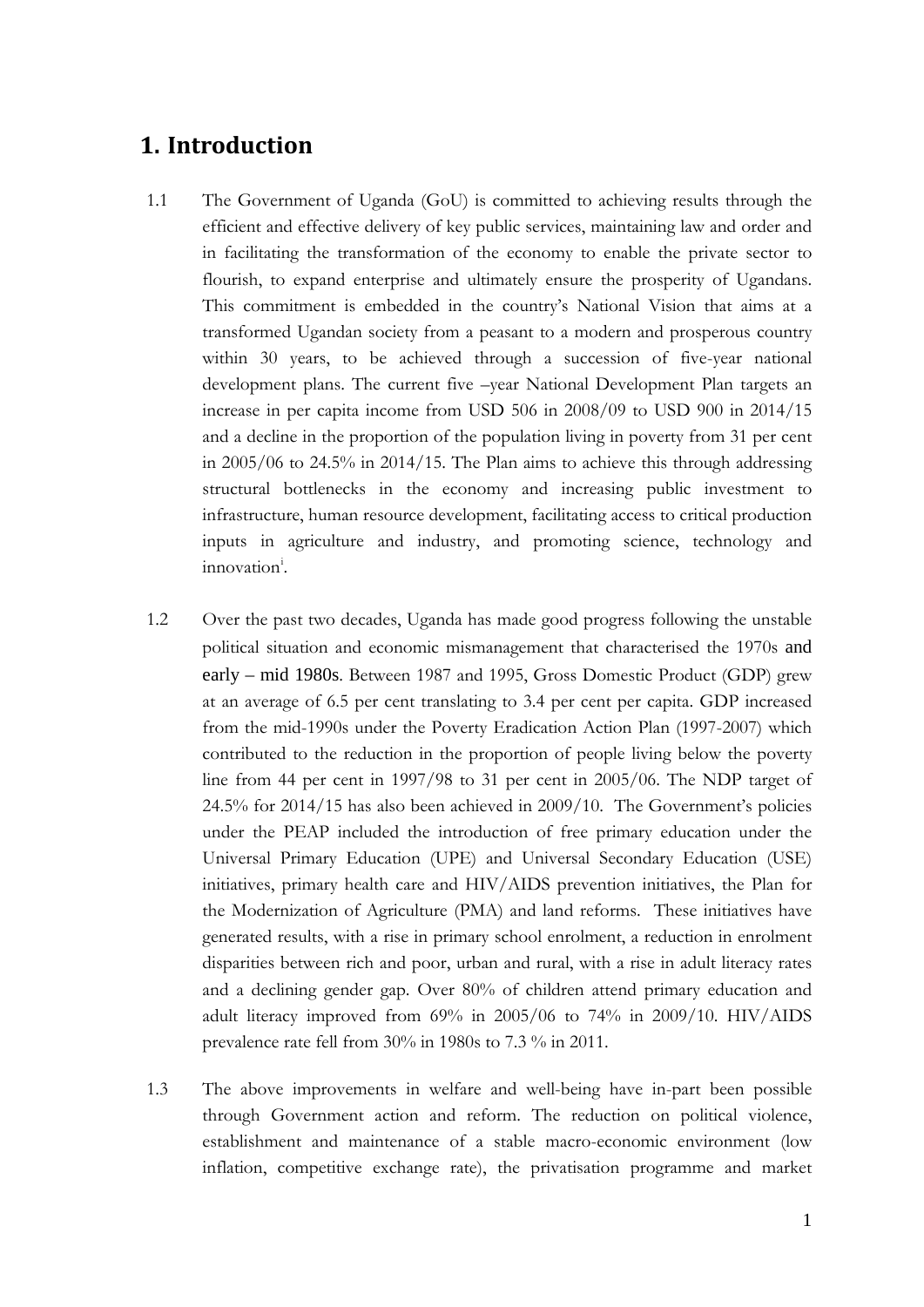liberalization can be considered as key enablers of the growth of private investment, and the relative peace and prosperity experienced. Within the framework of the PEAP, benefit incidence analysis has shown that public spending on health care and primary education became more pro-poor. Public financial management reform is beginning to strengthen the management and control over public spending, and the tracking and use of resources.

- 1.4 Nevertheless, many challenges remain. The rapidly increasing population, with one of the highest dependency ratios in the world, is starting to have an impact on employment, population density in urban areas, and an increase in demand for public services, particularly health, education and water, which is outstripping supply. The growth in primary and secondary school enrolment has not been matched with achievement, with high drop-outs and poor completion rates. Less than half pupils at grade 3 and one third at grade 6 are reaching minimum standards in literacy and numeracy. The performance against key health indicators is poor, with little progress made in reducing infant and maternal mortality, while the prevalence of malaria appears to have risen between 1992 and 2003. Despite the introduction of the Plan for the Modernization of Agriculture, there has been little structural transformation, and agriculture contributes 24 per cent to GDP (2008/09) despite employing 73 per cent of the labour force. Uganda also lags behind other countries in the region with regard to infrastructure provision, with, for example, the proportion of households reporting that they have access to electricity being less than one third of the average for sub-Saharan Africa as a whole.
- 1.5 These impediments to development reflect weaknesses within and beyond the state. Public sector reform has been slow, and resources meant for frontline service delivery misused. Corruption and mismanagement, lack of clear lines of accountability, and poor workmanship have all contributed to the instability, and in some cases decline in public services. The public administration has been challenged to effectively measure, analyze, improve and control its own performance. Its failure to effectively measure and manage performance is in part responsible for the challenges identified.
- 1.6 Poverty monitoring, introduced in 1999, provided the foundation for assessing the impact of public policy in Uganda on poverty and welfare. Good quality periodic analysis of poverty trends, however, was not matched with effective routine monitoring of Government policy implementation. The introduction of a National Integrated Monitoring and Evaluation Strategy (NIMES) in 2005/06 sought to address this problem, defining broadly the policy, capacity and infrastructure needs required to strengthen performance assessment. However, assessments of NIMES, the independent evaluation of Uganda's Poverty Eradication Action Plan (2008), and reviews of public sector and financial management reforms have outlined some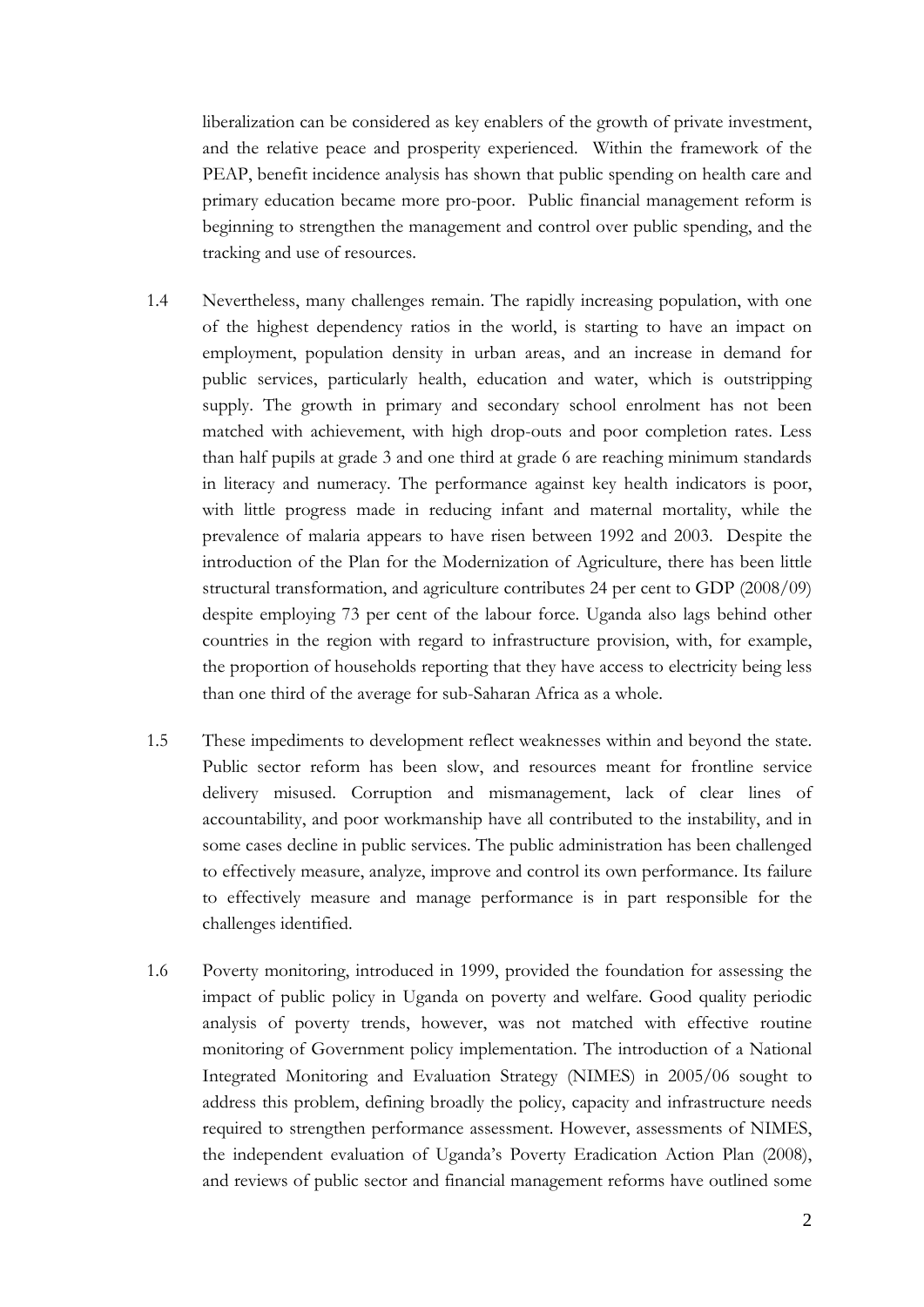progress, as well as challenges; the routine monitoring of spending and results is not well embedded across the public service; management information systems exist in few Ministries, and annual sector reviews cover less than one third of sectors; the utilization of data to strengthen performance and accountability is generally weak; regular evaluation of public policies and programmes is also sparse, with the majority commissioned and managed by Development Partners, not Government<sup>[ii](#page-33-1)</sup>. Existing coverage of public investments by evaluation is estimated at approximately ten per cent<sup>ii</sup>. This suggests that lessons are not being learned about which investments are successful and which are not, and hence policy making is not benefitting from evidence.

- 1.7 Recent budget reforms have enabled Ministries, Departments and Agencies (MDAs) and Local Governments (LGs) to plan and budget against the provision of products and services and report quarterly on spending and progress towards stated output targets as the basis for the next financial releases. This has been strengthened by introduction of a mechanism of reviewing and reporting on Government performance twice a year to provide timely information to Cabinet for decision making. The Government similarly has made an effort to identify output and outcome targets in most sectors as a first step to make an improvement in the clarity and results orientation of sector goals and targets and how these are linked to National Development Plan objectives.
- 1.8 The Government has also realized that stronger coordination is needed to ensure that monitoring and evaluation helps guide public actions toward greater cost effectiveness in pursuit of poverty eradication and to improve information standards, requirements, and systems that support different levels of national decision-making and has under the Office of the Prime Minister established structures and mechanisms to coordinate the Government policy and programme.
- 1.9 Reforms in the public sector have been further enhanced by the introduction of the National Development Plan, which has provided overarching strategic direction for the country's development. However, challenges still remain, and provide the rationale for the formulation of this Policy. The requirements for effective planning, monitoring and evaluation in the public sector are only partially addressed in existing legislation outlined in the Constitution of the Republic of Uganda (1995), Local Government Act (1997), Uganda Bureau of Statistics Act (1998), Budget Act (2001), National Planning Authority Act (2002), Public Finance and Accountability Act (2003),and the National Audit Act (2008). Consequently, different practices have arisen across Government in the monitoring, inspection and evaluation of public policies and interventions. These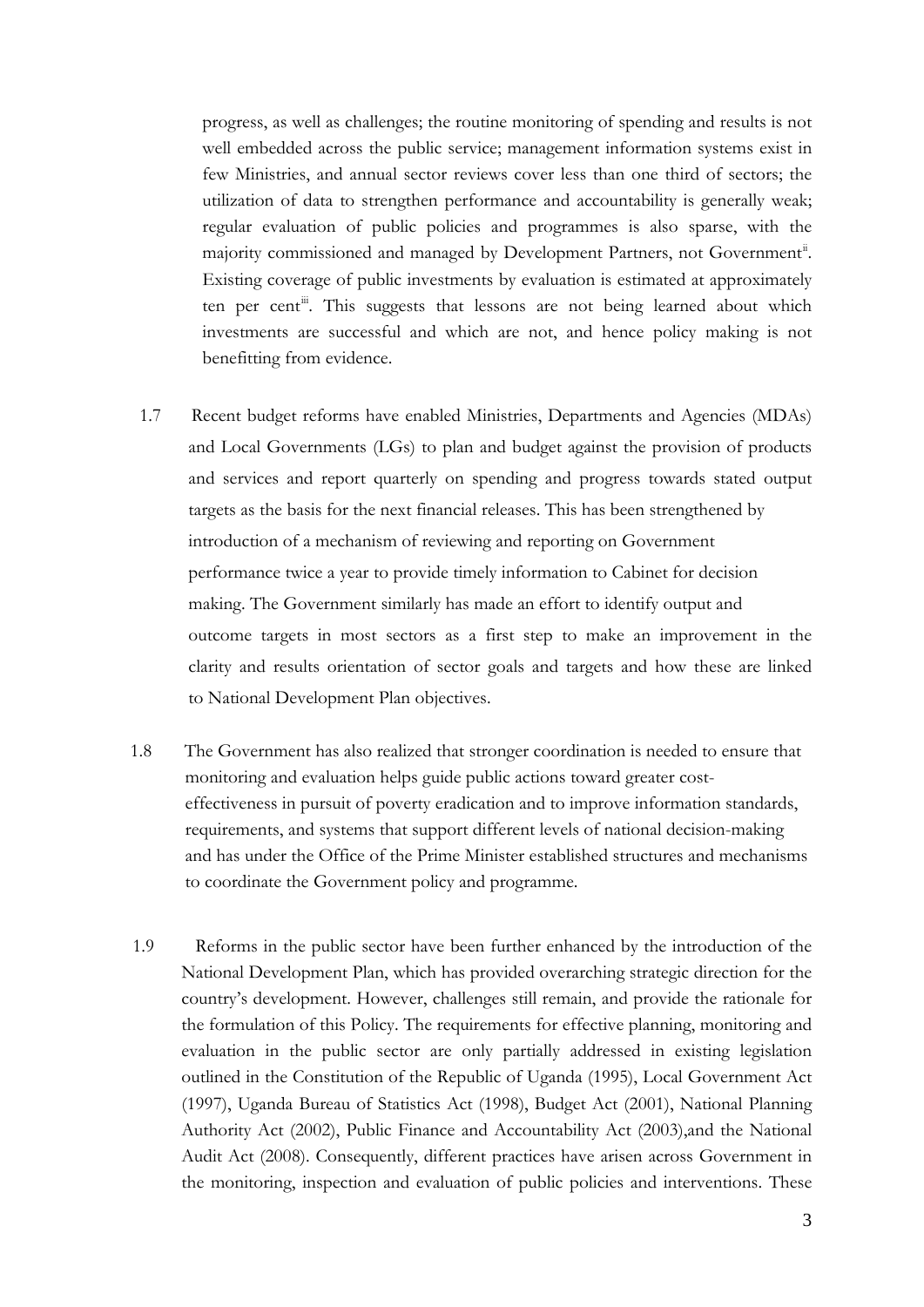differences reflect variations in priorities, resources and capacities between sectors, reinforced by the international community who have invested more heavily in some sectors than others. These legislative and operational differences were not addressed in the NIMES, and this was recognized in the Cabinet Memorandum CT (2009) 86 on the Government's response to the findings of the independent evaluation of the PEAP (2008), which required that a national monitoring and evaluation policy be developed in order to institutionalize management for results in Government. The Office of the Prime Minister was tasked with drafting this policy.

1.10 This document is structured as follows: purpose and objectives, key concepts, guiding principles, policy requirements and mechanisms, information access and use, coordination, major roles and responsibilities and implementation strategies.

### **2. Purpose and Objectives of the Policy**

- 2.1 The primary purpose of the Policy is to: Improve the performance of the Public Sector through the strengthening of the operational, coordinated, and cost-effective production and use of objective information on implementation and results of national strategies, policies, programmes and projects.
- 2.2 The Policy aims to enhance the basis for decision makers: Cabinet, Parliament, Permanent Secretaries and Local Councils; to make evidence-based public policy and programmatic decisions and strengthen accountability regarding Government policies and programmes. The Policy also aims to improve the confidence of the Ugandan people in the capability of Parliament and the Government to systematically hold MDAs and LGs to account for achieving results based on reliable information;
- 2.3 The specific objectives of the Policy are to:
	- a) Embed monitoring and evaluation in the management practices of MDAs and LGs
	- b) Expand the coverage of public policy and programmes that are subjected to rigorous evaluation to ensure policy makers know what works and what doesn't
	- c) Clarify the roles and responsibilities of the various actors in the assessment of public policies and programmes.
	- d) Strengthen the coordination of public and private institutions in the supply and demand of monitoring and evaluation.
	- e) Strengthen the capacities of MDAs and LGs in terms of skilled personnel, requisite infrastructure, and policy environment to manage and implement the policy
- 2.4 The policy focuses on monitoring, evaluation, and review functions. Other control and oversight functions<sup>[iv](#page-33-3)</sup> are not the subject of this policy.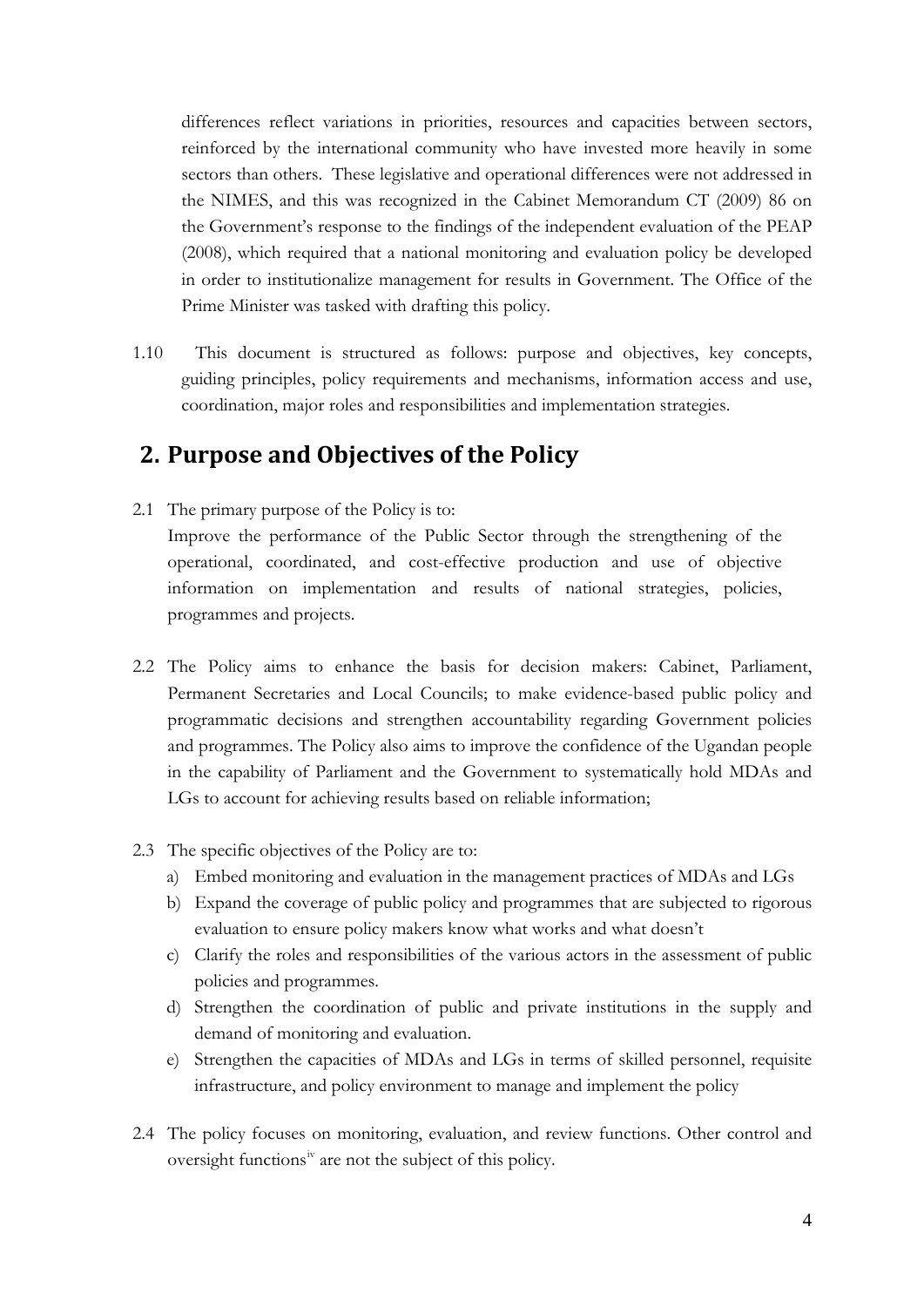### **3. Key Concepts**

- 3.1 The central concept in the achievement of results, and the utilization of monitoring and evaluation information, relates to the logical framework. The results chain, diagrammatically represented in Figure 1, illustrates how an initiative, programme or policy in the public sector leads to the desired result(s) based on a given theoretical sequence of contribution. It depicts a sequence of factors linking inputs to activities, activities to outputs and outputs to outcomes and ultimately impacts. It includes the identification of critical assumptions underlying the intervention, and other factors in the context of the intervention that might influence its success. The construction of this set of contributing results, including the identification of the rationale and assumptions at each stage, is sometimes called the 'theory of change'. Formulating a 'theory of change' for any policy or intervention is the current best practice, as it provides the hypothesis upon which assumptions can be tested and evaluated.
- 3.2 The purpose of the results chain is to provide planners, implementers and decision makers with a road map working backwards from the intended results to determine what needs to be done, and what resources are required to do it. In the example from the Justice, Law and Order Sector given in Figure 1, the aim to improve due process and confidence in the justice system through reducing the backlog of cases is planned through increasing the number of trained judges.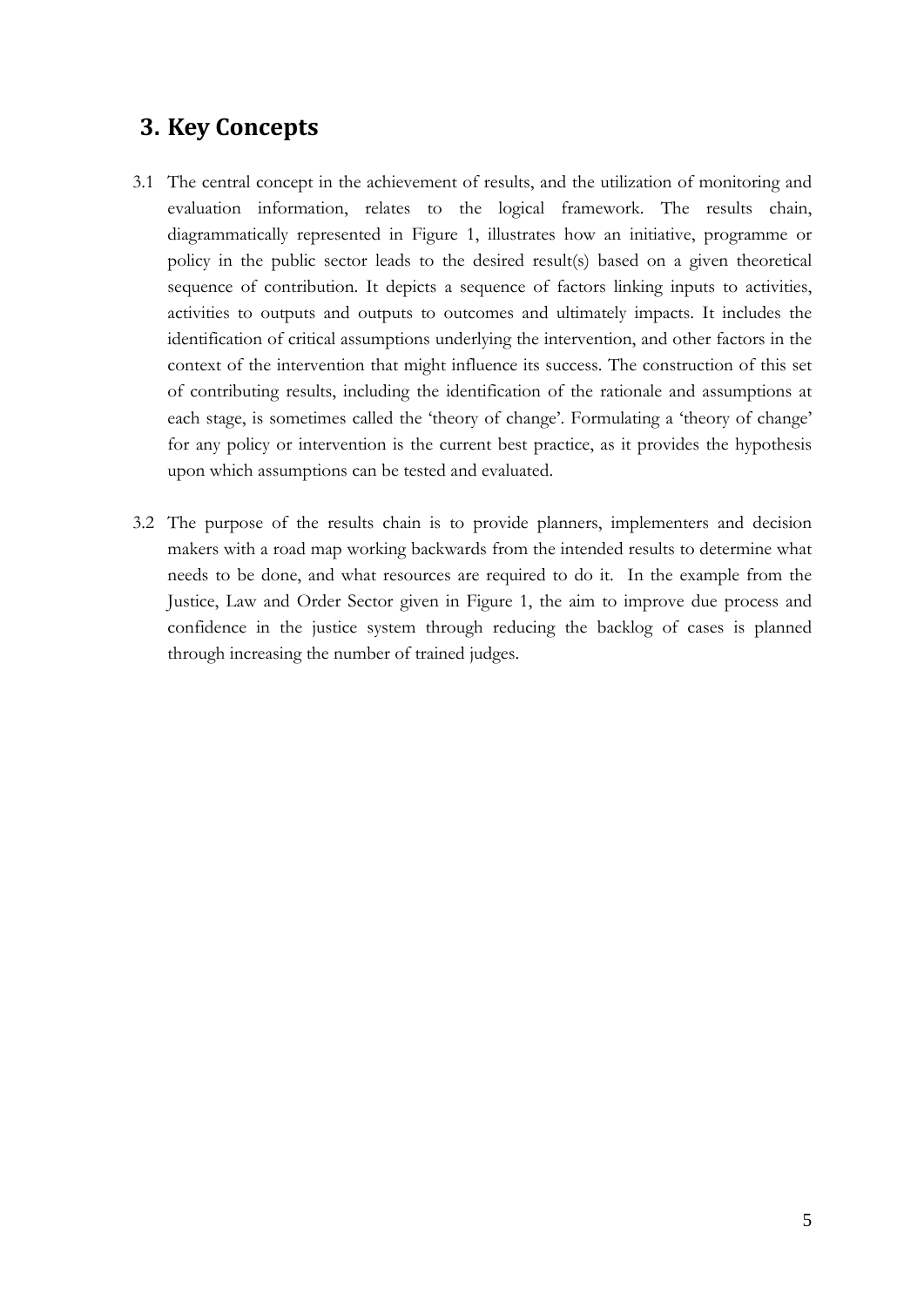



- 3.3 Monitoring, evaluation (M&E) and related assessment functions are critical to the effective operationalization of the results chain. The framework, presented in Figure 2. positions M&E and other assessment functions in relation to the results chain.
- 3.4 The definitions of key assessment functions in the framework are as follows:
- (a) *Monitoring:* is a continuous process of systematic data collection to inform managers and key stakeholders on progress in relation to planned inputs, activities and results, as well as the use of allocated resources. Monitoring is structured around indicators, which are the measures of performance of the input, activity or results (output or outcome). Indicator targets provide the benchmarks against which progress is monitored. Monitoring takes places at project, Local Government, Ministry and Sector levels, to enable managers to rapidly identify problems and make necessary corrections to ensure proper implementation. Information from systematic monitoring serves as a critical input to e[v](#page-33-4)aluation<sup>v</sup>. The Framework of M&E and the Results Chain (Figure 2) outlines three types of monitoring which address different stages in the results chain, namely;
	- (i) Financial implementation monitoring addresses whether or not budgets have been released and spent in line with allocations;
	- (ii) Physical implementation monitoring addresses whether activities have taken place in line with targets; and
	- (iii) Outcome and impact monitoring trace whether or not results are occurring amongst the target population.
- (b) *Evaluation:* is an assessment, as systematic and impartial as possible, of a policy, programme or project and its contribution to global objectives. It focuses on expected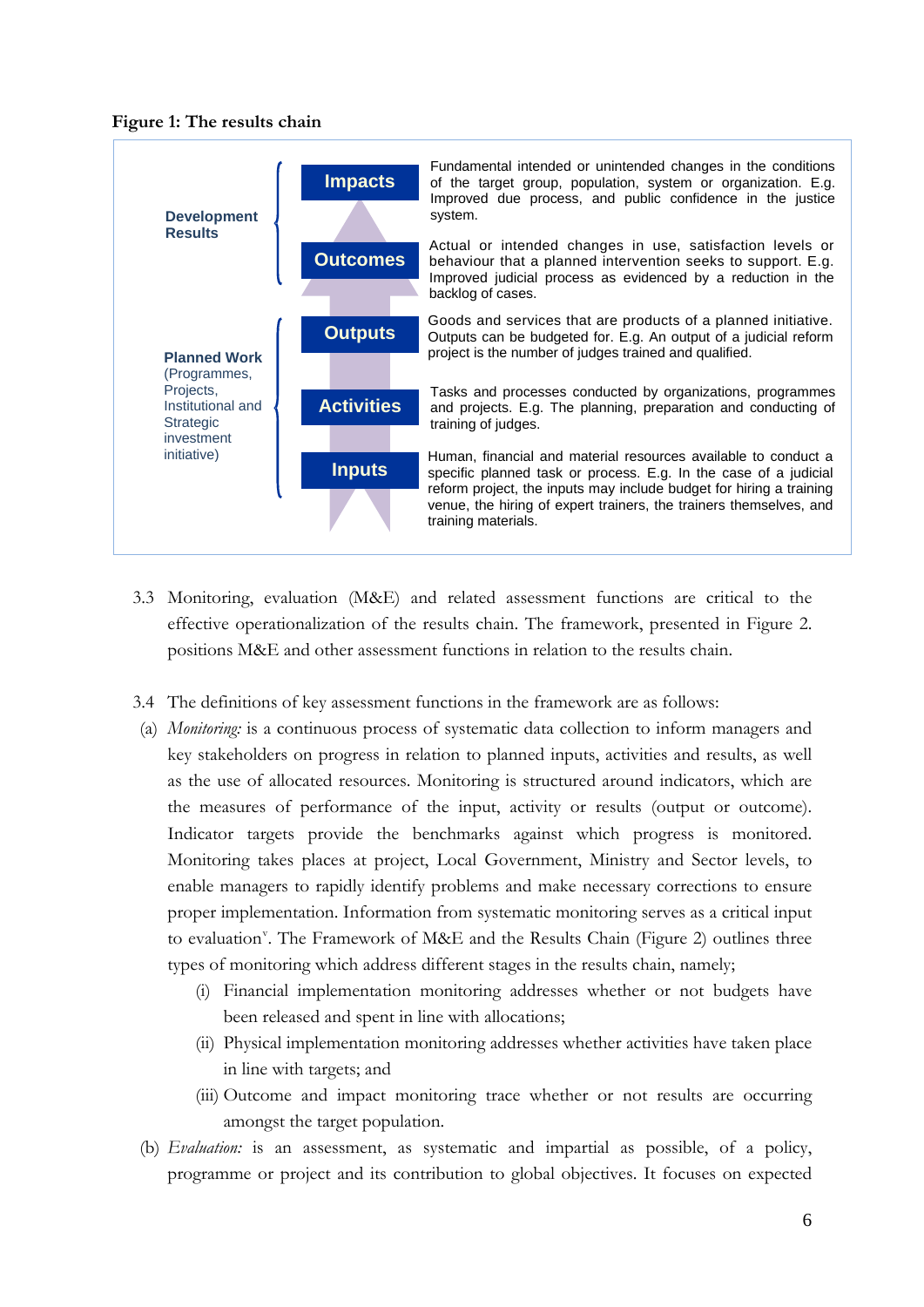and achieved accomplishments, examining the results chain, processes, contextual factors and causality, in order to understand achievements or the lack thereof. It aims at determining the relevance, impact, effectiveness, efficiency and sustainability of the interventions and the contributions of the implementing bodies. An evaluation should provide evidence-based information that is credible, reliable and useful, enabling the timely incorporation of findings, recommendations and lessons into the decision-making processes of the implementing agencies. Evaluation should feed into management and decision making processes, and make an essential contribution to managing for results.

Evaluation includes *ex-ante* evaluations, baselines<sup>vi</sup>, mid-term, final, and impact evaluations<sup>[vii](#page-33-6)</sup>, as well as other types of evaluations such as value-for-money (VFM) audits. Evaluations can be internal or external (to the organization, programme or project) depending on its objectives.

- (c) *Review:* is an assessment of performance or progress of a policy, sector, institution, programme or project, periodically or on an ad hoc basis. Unlike evaluations, which assess the results (outcomes and impacts) of initiatives, reviews tend to emphasize operational aspects, and are therefore closely linked to the monitoring function. Reviews may be structured as periodic events at which performance of the subject matter is discussed amongst key stakeholders, such as the annual joint sector reviews for health, education and water.
- (d) *Inspection:* is an external verification of goods and services produced in the public sector with respect to standards, rules and regulations. It seeks to identify vulnerable areas and malfunctions, and to propose corrective action.
- (e) *Control:* includes internal control, financial control for instance, as well as financial, procurement, management and organizational audits (external control).
- (f) *Audit:* is an assessment of the adequacy of management controls to ensure the economical and efficient use of resources; the safeguarding of assets; the reliability of financial and other information; the compliance with regulations, rules and established policies; the effectiveness of risk management; and the adequacy of organizational structures, systems and processes.
- (g) *Value-for-Money Audit:* is a systematic and objective examination of activities and spending. Its scope includes the examination of economy, efficiency, cost-effectiveness and environmental effects of activities; procedures to measure effectiveness; accountability relationships; protection of public assets; and compliance with authorities. The scope and procedure for VFM audits are typically prescribed in detail, making VFM audits narrower in focus than other forms of evaluation, and less focused on outcomes.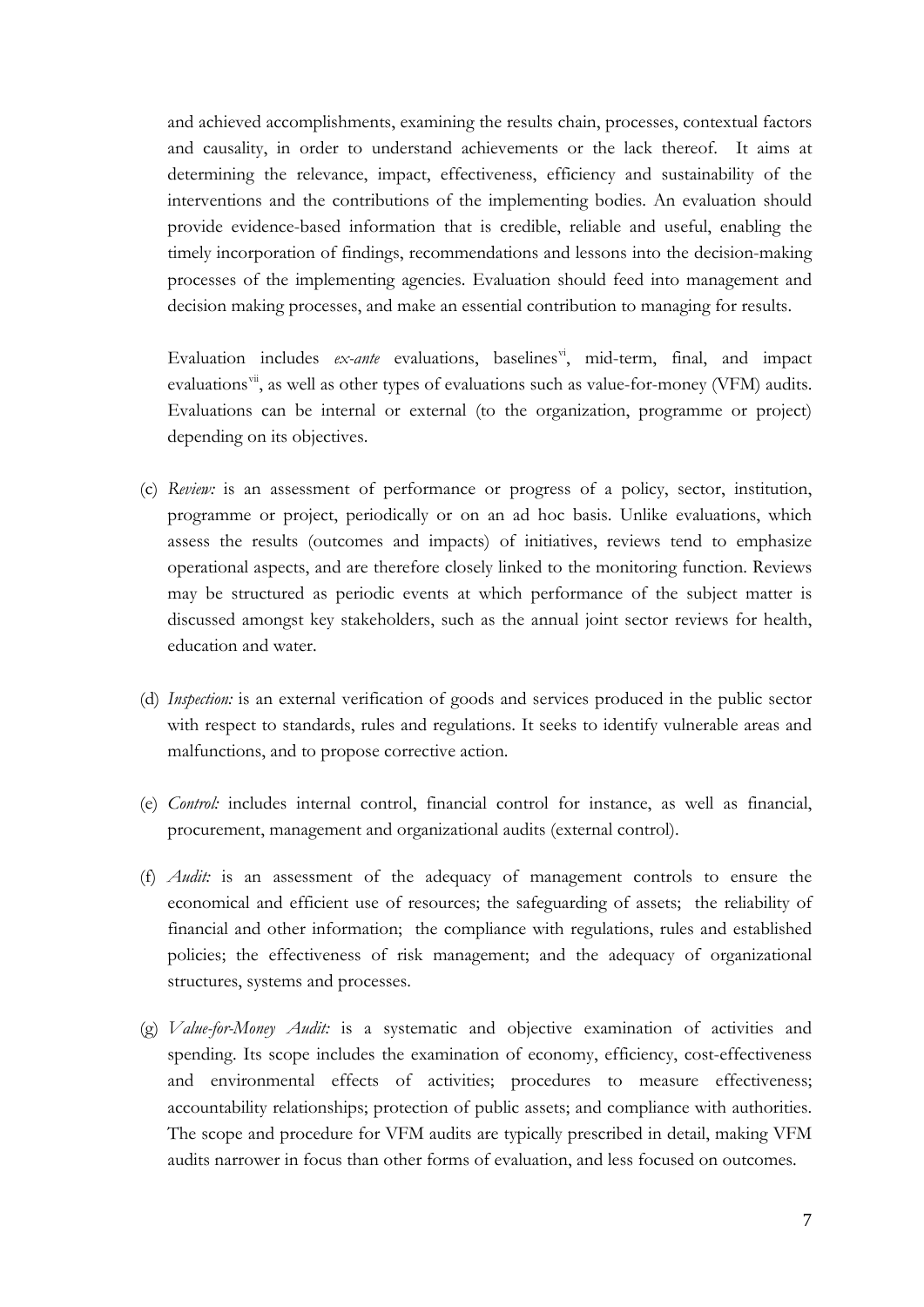<span id="page-11-0"></span>Figure 2: Framework of M&E in relation to the results chain<sup>[1](#page-11-0)</sup>

<sup>1</sup> Components addressed in detail in this Policy are presented in grey boxes.

1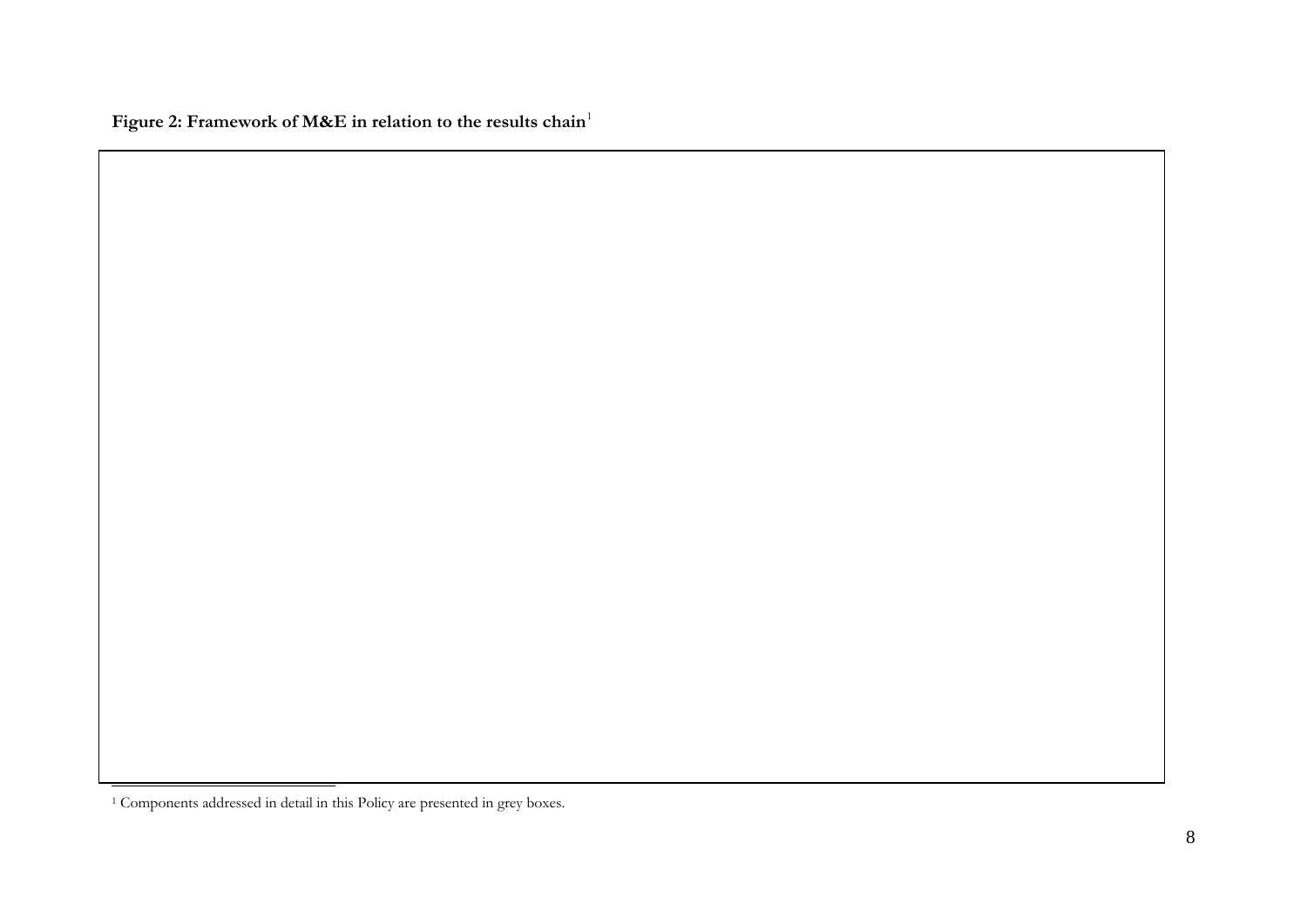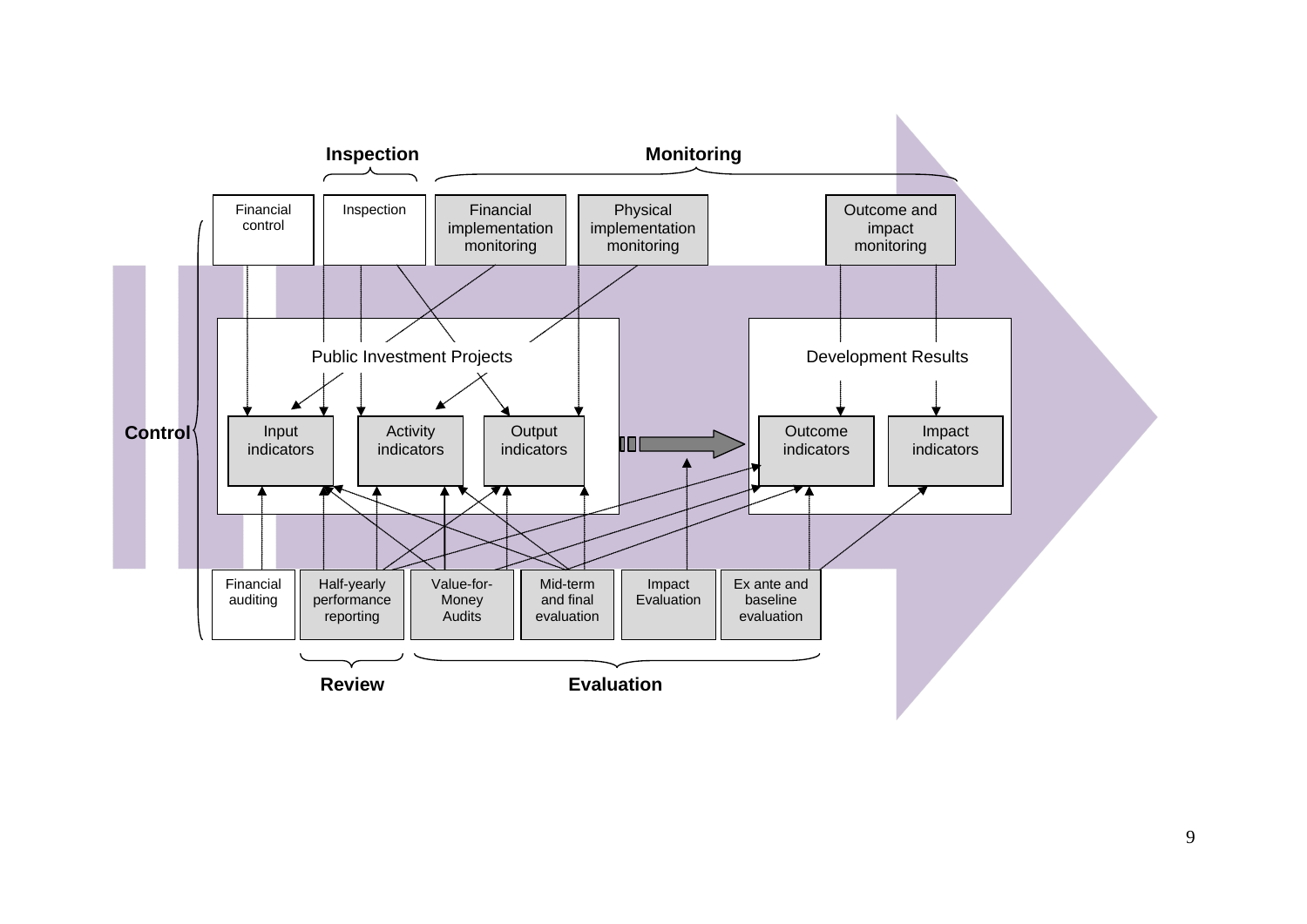- 3.5 The Framework (Figure 2.) outlines the relationship between various assessment functions, including monitoring, review and evaluation, and the results chain. It illustrates (from left to right), the role of financial control, auditing and inspection functions in looking at the use of inputs and activities; of implementation monitoring and reviews checking primarily on activities to outputs; value-for-money audits looking at the relationships between inputs and outputs, and impact monitoring and evaluation looking at the relationships between outputs, outcomes and impacts.
- 3.6 This Policy will focus on monitoring (financial and physical implementation, as well as outcome and impact monitoring), review (annual performance reports, sector reviews, etc.), and evaluation (including VFM audits). This Policy does not cover control functions (e.g. procurement oversight), financial audit and inspection, which are captured under existing public financial management and public service legislation. However, linkages with these functions are made where relevant.
- 3.7 Later sections of this policy outlines the institutions responsible for the different functions outlined in the framework of M&E and the results chains, and their specific roles and responsibilities.

### **4. Principles**

- 4.1 The National Policy on Public Sector Monitoring and Evaluation is built on the guiding principles described below:
- *(a) Managing for results:* Results imply improvements to peoples' lives or welfare, which is the expected outcome of a public policy or programme. Monitoring and evaluation should focus on measuring the results of public policies and programmes for target groups. It should address compliance with norms and procedures, and physical and financial implementation, and generate lessons for improving future performance.
- *(b) Value for money:* Monitoring and evaluation of public sector policies and programmes should seek to determine whether or not the results (outputs and outcomes) are commensurate to the investment in terms of financial, physical and human resources, based on market prices for these inputs.
- *(c) Accountability:* Institutions will be held accountable based on agreed outputs and expectations and assessed through the control, monitoring and evaluation systems.
- *(d) Demand-driven:* M&E should start with a clear identification of users and their information needs at all levels (strategic, management and implementation) using a participatory approach.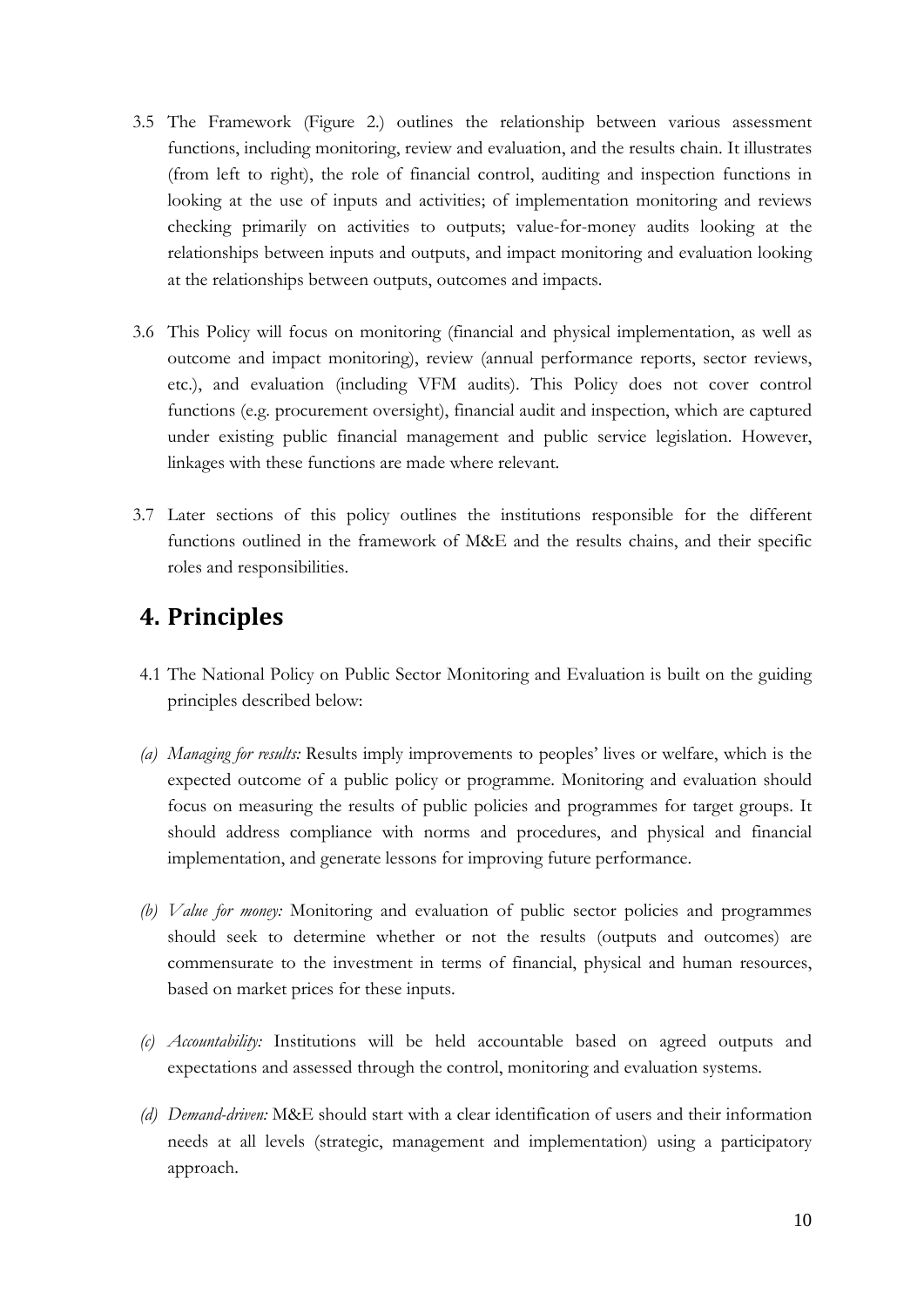- *(e) Responsive supply:* The quality and timeliness of quantitative and qualitative information must respond to the demand. Data producers should ensure that the production cycle is synchronized with the policy and budget cycle and, hence, inform the planning and budget cycle.
- *(f) Ownership:* M&E should be guided by national priorities. M&E activities should be properly planned, coordinated and managed within national systems.
- *(g) Partnership:* Joint evaluations associating MDAs and external evaluators are encouraged to favour transparency, ownership and implementation of evaluation recommendations, while not compromising the integrity of the evaluations. Joint government-donors assessments will also contribute to minimize duplication and facilitate economies of scale and synergies.
- *(h) Learning:* M&E should be guided by the information needs of the users, including policy makers, implementers and the public.The information generated from M&E products should be timely, accessible and usable to guide policy and programmatic decisions.
- *(i) Ethics and integrity:* To ensure the credibility and usefulness of M&E*,* impartiality, compliance with international standards in data collection, analysis and reporting and independence of evaluators should be respected. The behaviour of evaluators should conform to the code of conduct<sup>[viii](#page-33-7)</sup> when conducting evaluations. Proper oversight of the M&E system should also be enforced.

### **5. Policy Requirements**

- 5.1 Monitoring and evaluation in the public sector will be guided by the National Vision, and aligned to the current National Development Plan, Medium Term Expenditure Frame work and the ruling Party Manifesto.
- 5.2 Monitoring and evaluation in the public sector should be simple, but effective and implemented, so that it is understood by everybody, produced in a consistent way to allow for aggregation and benchmarking, and used for decision-making and accountability.
- 5.3 To ensure the efficient allocation of roles, each **lead Ministry** within a Sector will be required to take responsibility for the development, management and oversight of monitoring and evaluation activities of the Sector.
- 5.4 *Monitoring***:** To adequately monitor performance and contribution to the National Development Plan objectives, **all sectors** will be required to establish and implement: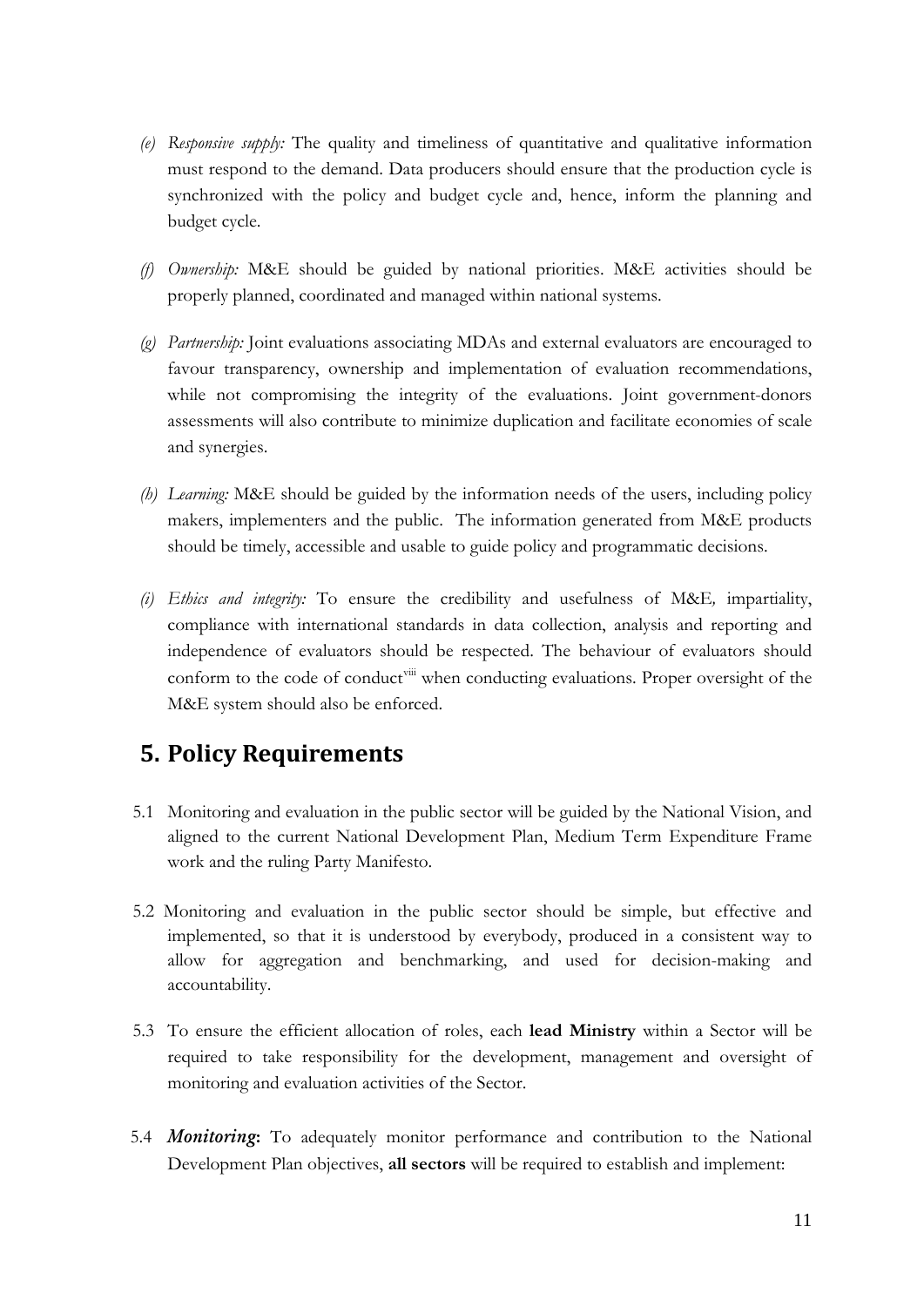- a) High quality **plans and budgets**, through the instruments of Sector Investment Plans, annual Budget Framework Papers, Ministerial Policy Statements and Project Documents. These instruments will include:
	- i) Clear results frameworks, defining inputs, outputs and expected outcomes; and detailing assumptions and the theories of change upon which the logic is based;
	- ii) Hierarchical links upwards to the National Development Plan (NDP) and down from the Sector Investment Plan through the Budget Framework Paper, Ministerial Policy Statement to Local Government District Developments Plans and Budget Framework Papers
	- iii) Performance indicators for outputs and outcomes that are specific, measureable, achievable, relevant and time-bound (SMART)
	- iv) Medium-term and annual targets for performance indicators that are demonstrably based on available resources
	- v) Pre-appraisal of feasibility of projects, including, where appropriate, cost-benefit analysis
	- vi) Regular reviews of planning and budgeting frameworks to ensure currency.
- b) Operational **Monitoring and Statistics Functions** to ensure timely, coordinated, quality and representative data production based on performance indicators and sound methodologies. **All sectors** Monitoring and Statistics Functions will include:
	- i) A *monitoring strategy,* based on a matrix of performance indicators, indicating the source, timing, location and method of data collection for each. This strategy should incorporate indicators from all sector public investment projects. This strategy will be planned for and budgeted under the new Vote Function Output in the Chart of Accounts termed 'Statistics, Monitoring and Evaluation'.
	- ii) A *management information system* is required to facilitate the capture, processing, analysis and use of monitoring data within each sector, including its relevant Ministries, Agencies and Local Government service delivery arms. The MIS includes needs assessment; software development for head office, district offices and sub-county levels; functionality at relevant usage levels; training plan and costs; hardware and software costs
	- a) *Staffing* for monitoring will be commensurate to the sector requirements. All sector working groups will establish and maintain a monitoring and evaluation function within the Sector Working Group secretariat to coordinate MDA and LG monitoring as it pertains to sector results, and for upwards reporting to coordinating Ministries. This function will be staffed with at least one position on monitoring, statistics and evaluation. At Ministry, Local Government and Project levels one or more positions responsible for statistical production, monitoring and evaluation will be required in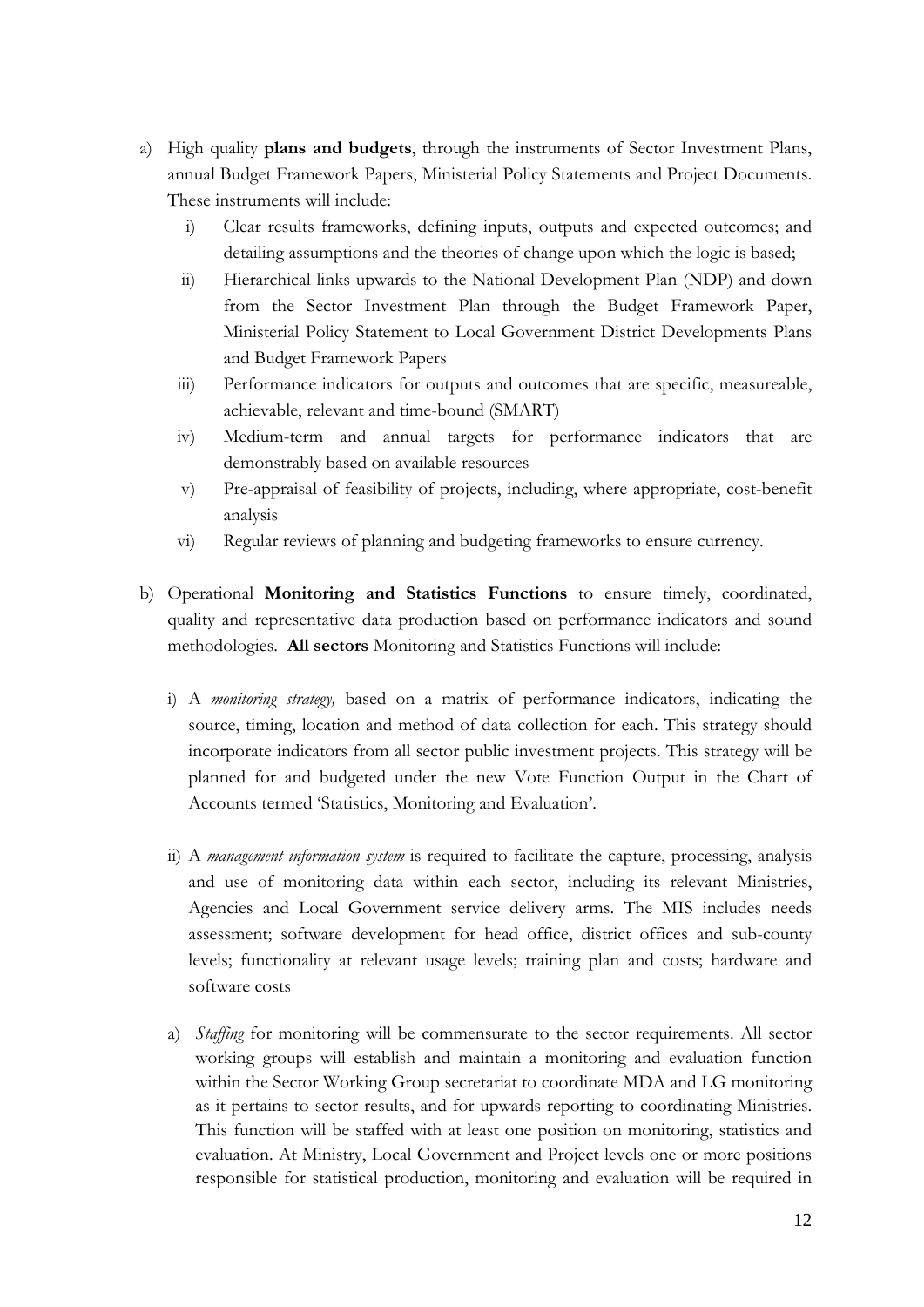each case. This may be by establishment of a new position, or assignment from an existing position. To maintain organic linkage between Office of the Prime Minister and other MDAs, the officers responsible for statistics, monitoring and evaluation should be responsible to the Office of the Prime Minister. Training will also be provided to the relevant staff of Ministries, Department and Agencies and Local Governments to enhance their technical capacity and enable them to play the role expected of them in monitoring and evaluation. Office of the Prime Minister will continue to provide technical support to Ministries, Departments and Agencies and Local Governments in respect of monitoring and evaluation.

- iii) *Budgeting* for monitoring at public investment *Project level* will be a minimum percentage of the Project budget to be agreed by the Development Committee, chaired by MFPED, when reviewing and approving each Project. The budget should be used for costs of generating and updating data collection protocols; transport and operational costs of data collection and validating and reporting monitoring data..
- iv)*Budgeting* for monitoring at *Ministry and Local Government* (vote) levels will be at a minimum percentage of the recurrent non-wage budget for Sector votes, agreed upon each year during the national Budget process. This budget will be provided for as a ceiling under the Statistics, Monitoring and Evaluation VF Output in the Chart of Accounts. The budget should be used for: costs of generating and updating data collection protocols for non-project activities; operational costs of data collection; running costs of management information system (MIS); validating and reporting monitoring data. Set-up costs for the sector-wide MIS (incorporating all relevant MDAs and LG components) should be financed by the relevant Vote development budgets. The Budget Monitoring and Accountability Unit (BMAU) in Ministry of Finance, Planning and Economic Development will track the use of these funds.
- v) *Budgeting* for monitoring at *Sector* level will be at a minimum percentage, of the Sector Working Group operational budget, derived from the Statistics, Monitoring and Evaluation budget of the lead sector Ministry<sup>[ix](#page-33-8)</sup>. The budget for monitoring at sector level will include collating and validating monitoring data from Ministries and LGs; analyzing and producing bi-annual performance reports and financing annual sector reviews.
- vi)The Ministry of Finance, Planning and Economic Development will ensure that adequate finances are allocated to each Government institution to conduct statistics, monitoring and evaluation in line with the requirements stipulated in this Policy. These finances will be allocated under the newly created Vote Function Output entitled "Statistics, Monitoring and Evaluation" in the Chart of Accounts.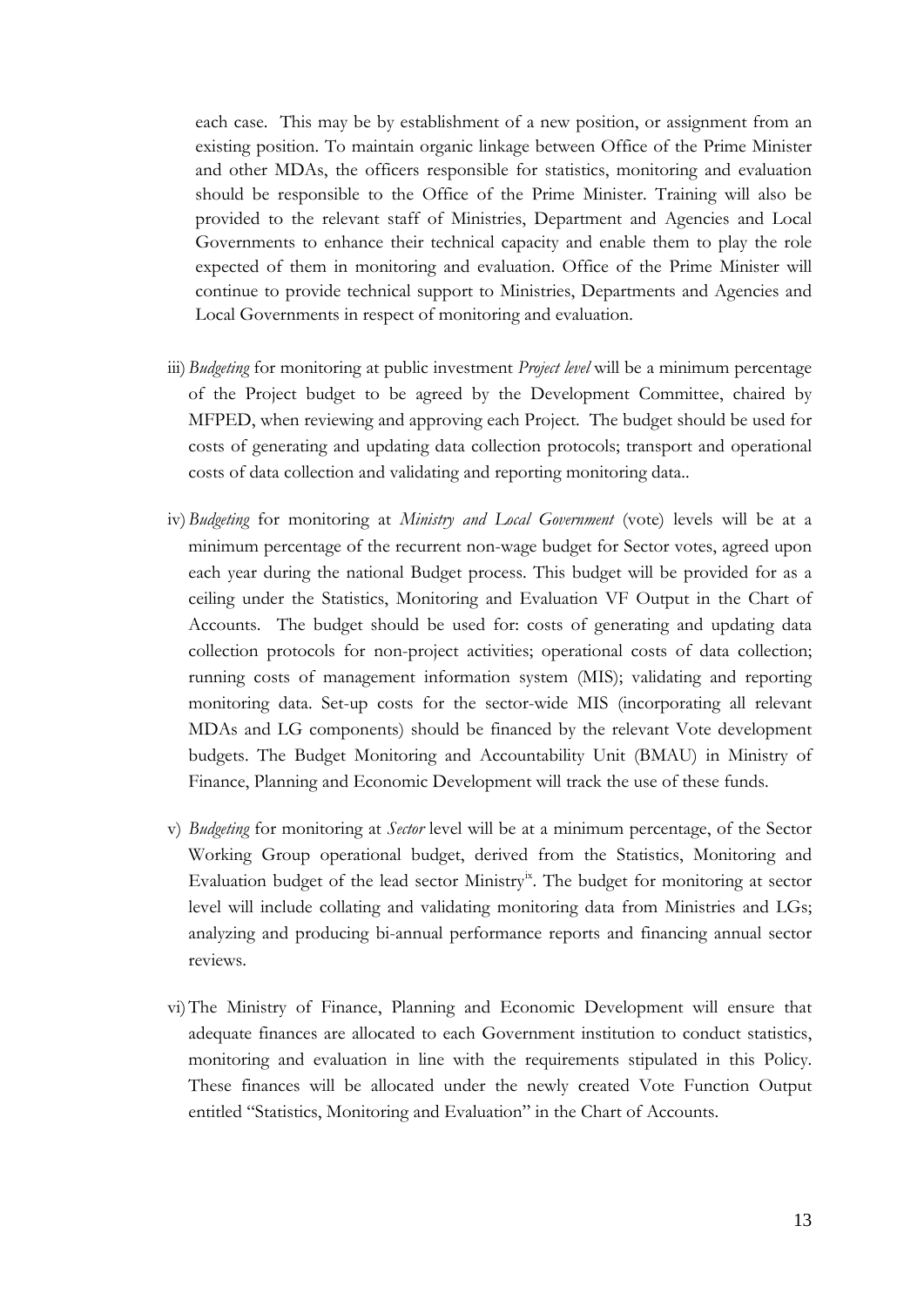- 5.5 *Review:* All Sectors, Ministries and Local Governments will conduct periodic reviews of physical and financial performance, as follows:
- *a) Quarterly reviews by Ministries and Local Governments* will include collating input and output performance data against work plans (incorporating projects) for submission to Ministry of Finance, Planning and Economic Development ("Forms A and B") and relevant Sector Working Groups. The quarterly review will be conducted by relevant planning, monitoring and evaluation staff, and overseen by the Accounting Officer. The review will focus on the timeliness, consistence with approved work plans and accuracy of the collated performance data, prior to its upwards reporting, and make recommendations for any corrective measures in the coming quarter.
- *b) Bi-annual internal reviews by Sector Working Groups* will include collating input and output performance data for key results as defined in Sector Investment Plans and in the sector reporting framework in the Output Budgeting Tool. The bi-annual review will be led by Chair of the SWG, and include all relevant sector stakeholders. The review will focus on the timeliness and accuracy of the collated performance data, prior to its upwards reporting, and make recommendations for any corrective measures in the coming half-year. The review should be light, with a more thorough review carried out on an annual basis. The *budget* of collating performance data and conducting quarterly and bi-annual reviews will be provided for under the sector monitoring budget (see Section 6.3b-vi).
- *c) Annual reviews will be conducted by all Sector Working Groups*, jointly with other stakeholders (such as Development Partners) as appropriate. Annual reviews will include collating input, output and where available, outcome performance data for key results. The annual reviews will focus on assessing performance during the previous fiscal year, and determining actions and spending plans for the year ahead (current year+1). These actions and spending should be addressed in amendments to the Sector Investment Plan operations, and the budget framework papers and Ministerial Policy Statements of the constituent Ministries. Annual Sector Reviews should be completed by the middle of October each year, to ensure that the findings feed into the planning and budget process of the coming year, and annual reporting to Cabinet and Parliament. The *budget* of collating performance data and conduct annual sector reviews will be provided for under the sector monitoring budget.
- *d) Annual reviews will be conducted by Cabinet*, based on the annual performance data compiled by Office of the Prime Minister and Ministry of Finance, Planning and Economic Development. The Cabinet annual review of Government performance will focus on the extent to which sectors and constituent Ministries and Local Governments have achieved set performance targets, contributed meaningfully to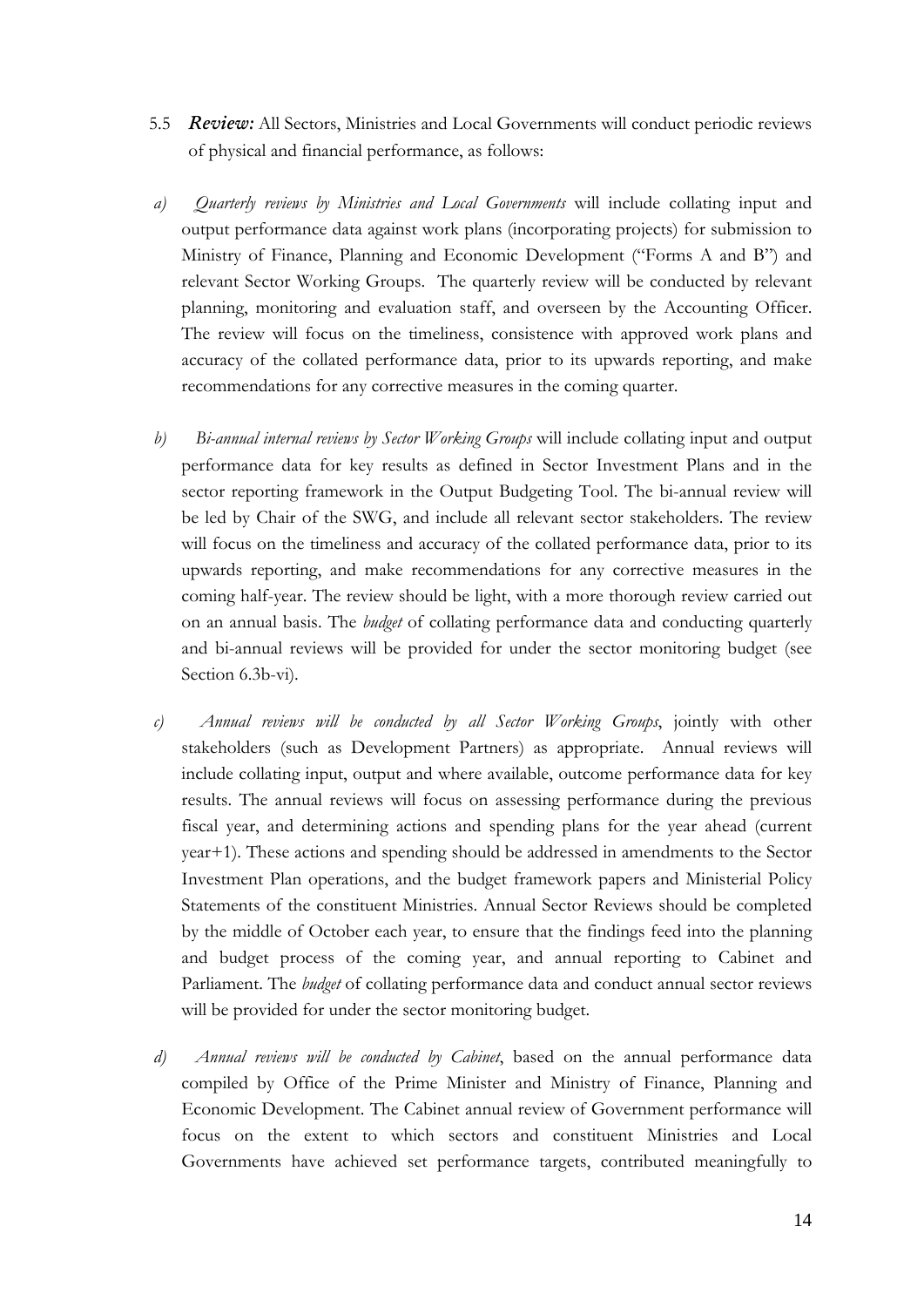development outcomes, and spent according to budgets. Recommendations from the annual Cabinet review will be used in the formulation of operational revisions to the National Development Plan and the Budget Options Paper for the year ahead (current year+1). The Cabinet annual review will take place in November each year.

- 5.6 *Evaluation:* To ensure learning from the choice and implementation of public policy interventions, a fair proportion of public investment projects will be subjected to rigorous evaluation or value-for-money audit.
	- *a) Planning Evaluations.* All MDAs, in collaboration with other members of their respective Sector Working Group, will prepare and implement a five-year rolling Evaluation Plan. This plan should include:
		- i) A description of the various categories of evaluation to be conducted (baseline, mid-term and final, impact evaluations);
		- j) An outline of methodologies to be used;
		- k) Roles and responsibilities;
		- l) A dissemination and follow up strategy;
		- m) A work plan;
		- n) A detailed budget;
		- o) Terms of References for executing agencies;
		- p) An implementation monitoring system of the M&E plan.
	- b) *Project Evaluation.* On average during the period 2009-2011, over 320 public investment projects are ongoing in Uganda. The average value of a project is 69 billion shillings, which runs for an average of 7.5 years. Over 90 projects are valued above the average, which equates to 28% of the total number. Given these data, all projects over 70 billion shillings will be subjected to rigorous evaluation.
	- c) The type of evaluation to be planned for and conducted should reflect the nature and scope of the public investment. For example, pilot projects that are being conducted amongst a random group of participants may be selected for impact evaluation to determine whether or not the investment should be scaled up.
	- d) As a minimum requirement, each project in this category will be required to conduct the following:
		- i) A Baseline study during the preparatory design phase of the project
		- ii) A Mid-term review at the mid-point in the project to assess progress against objectives and provide recommendations for corrective measures
		- iii) A Final evaluation or value-for-money audit at the end of the project. A VFM audit will be carried out for key front-line service delivery project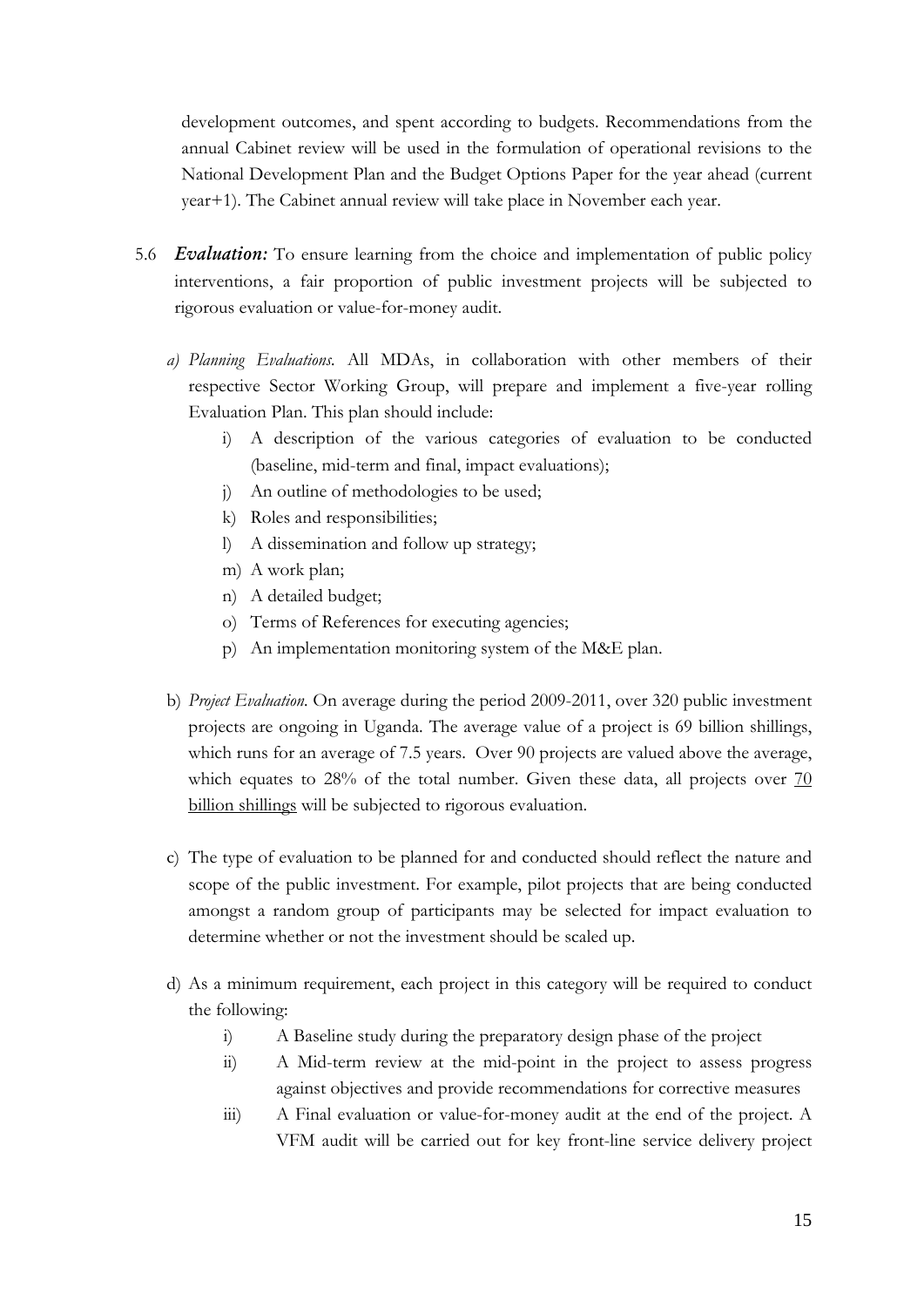where value for money is identified as a primary criterion. All other projects will be subjected to standard rigorous final evaluation.

- e) The lead implementing Ministry will be responsible for the design, management and follow-up of their policy, programme and project evaluations (including baseline and mid-term reviews). All project evaluations will be conducted by external evaluators to ensure independence. Value-for-money will be undertaken by the Office of the Auditor General.
- f) *Budgeting for Project Evaluation.* At minimum percentage of project budgets will be allocated specifically for evaluation, to be agreed by the Development Committee, chaired by MFPED, when reviewing and approving each Project. The size of this evaluation budget will take into account to the budget and scope of the project. The budget will be used to finance baseline studies, mid-term reviews and final evaluations or value for money audits. The Development Committee (MFPED) will enforce this requirement in the approval of projects.
- g) The Office of the Prime Minister will provide standards and guidance for conducting project evaluations, and will manage an evaluation database.
- h) *Public Policy Evaluation*. The Cabinet will determine a 5-year rolling agenda of public policies and topics of major national interest to be subjected to rigorous independent evaluation. These evaluations will be managed under the Government Evaluation Facility, managed by the Office of the Prime Minister, and overseen by a National Evaluation Sub-Committee with membership drawn from the Ministry of Finance, Planning and Economic Development, the Ministry of Public Service, the National Planning Authority, the Uganda Bureau of Statistics, and with representation from academia, the voluntary and private sectors and Uganda's development partners. The financing of public policy evaluations will be budgeted for under the Office of the Prime Minister Development Budget.
- *5.7 Use of M&E results:* The objective of establishing monitoring and evaluation systems is to produce evidence of performance and results which can inform public policy and ensure the good stewardship of resources. The Government of Uganda will ensure the use of data and information generated from monitoring and evaluation through the following;
	- a) *Information accessibility and use*. Reports produced through M&E activities, once approved, will be made easily accessible and in a timely manner to all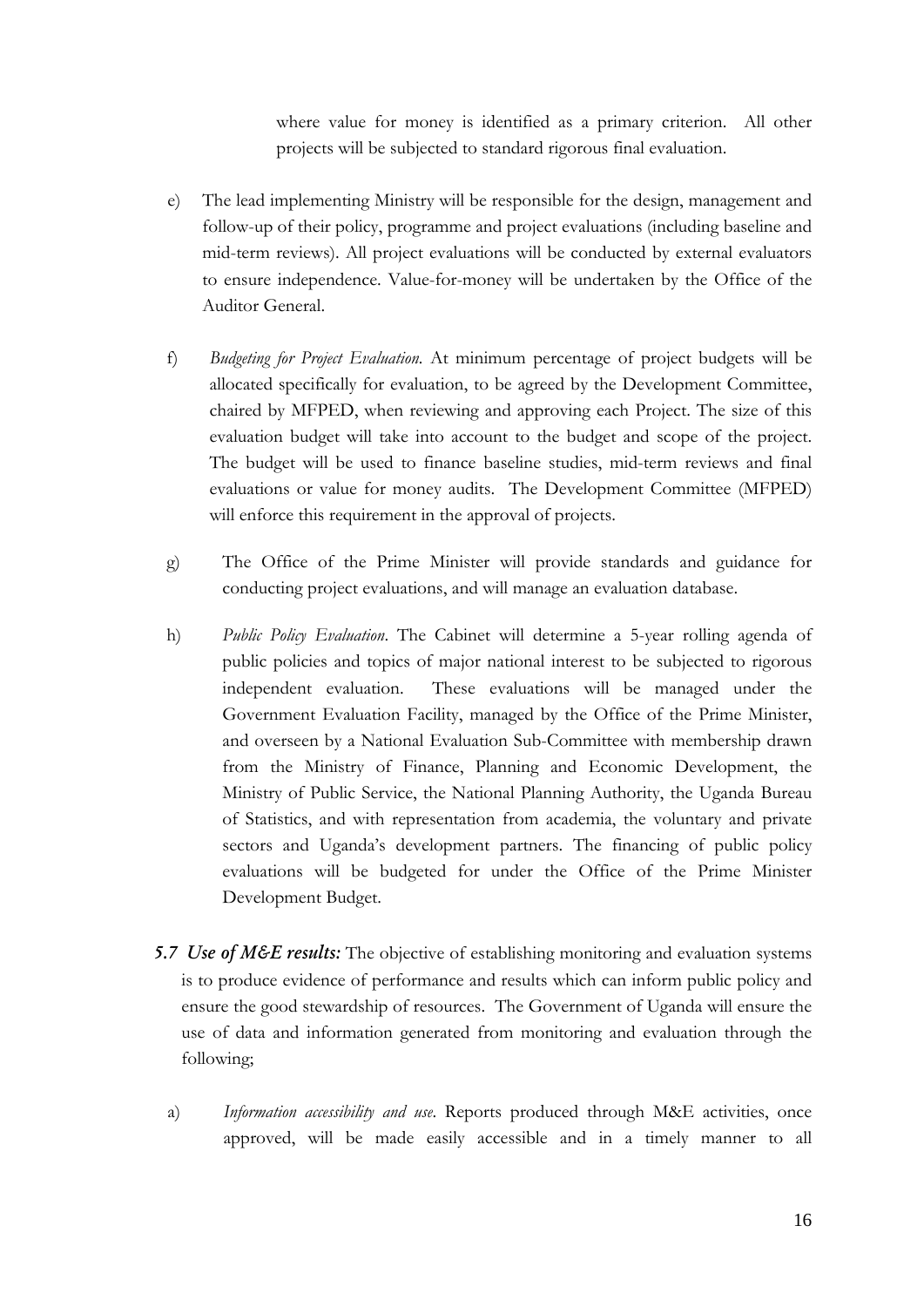stakeholders, including Parliament and citizens, in accordance with the Access to Information Act.

- b) *Accountability mechanisms* will include the following:
	- i) All MDAs and LGs will be held accountable for the use of resources under the Public Finance and Accountability Act. Failure to account adequately for such resources will result in sanctions in accordance with the PFAA or other appropriate law. Performance information that pertains to misuse of funds or malpractice will be forwarded to the relevant authorities (OAG, IGG, DPP).
	- ii) All MDAs and LGs will be held accountable for the achievement of targets set and agreed upon annually as documented in policy statements and framework papers. These will, include targets linked to the NDP, client charters and service delivery standards. Performance information for MDAs and LGs against set targets will be scored, and institutions will be benchmarked. Success and failure to achieve set targets, upon review, will impact upon the resources provided to the accountable institution in future budget rounds.
	- iii) All accounting officers will be held accountable for the use of resources set out in their Performance Contracts with MoFPED. Failure to account adequately for such resources will result in sanctions in accordance with PFAA and other laws
	- iv) All senior managers will be held accountable for the achievement of targets set and agreed upon in their Performance Contracts with the Ministry of Public Service (and, where appropriate, related line Ministry). These Contracts will pertain to targets reflecting adherence to Public Service Code of Conduct and Ethics, and to the contribution to institutional results linked to the NDP, Client Charters and service delivery standards. Success and failure to achieve set targets, upon performance appraisal, will impact upon the individual through the reward and recognition scheme, and in professional career advancement.
- c) *Learning mechanisms.* For proper follow up and learning:
	- i) All performance reviews and evaluations will contain specific, targeted and actionable recommendations.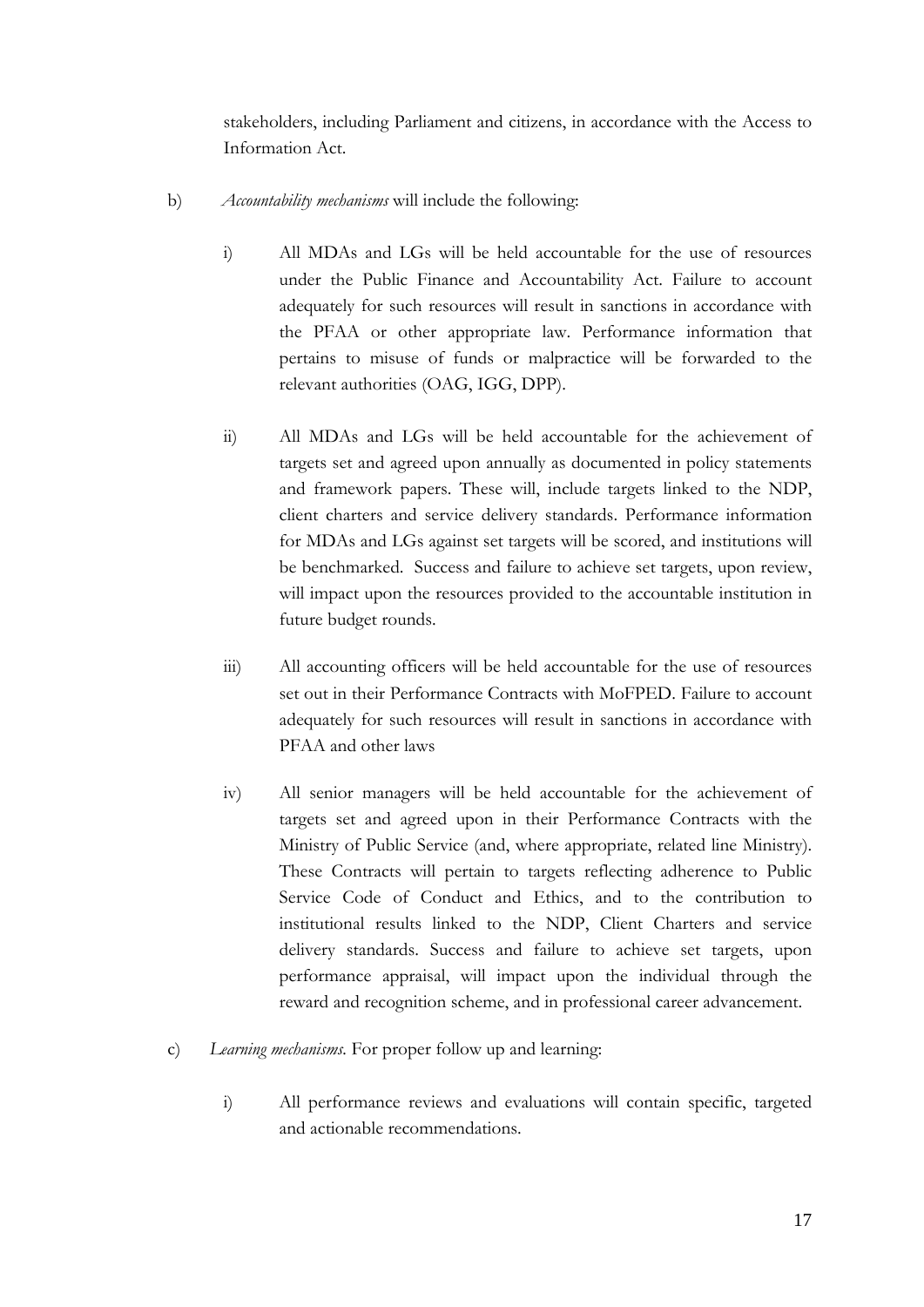- ii) All target institutions will provide a response to the recommendation(s) within a stipulated timeframe, and outlining a) agreement or disagreement with said recommendation(s), b) proposed action(s) to address said recommendation(s), c) timeframe for implementation of said recommendation(s).
- iii) All institutions will be required to maintain a Recommendation Implementation Tracking Plan which will keep track of review and evaluation recommendations, agreed follow-up actions, and status of these actions.
- iv) Institutions which have an oversight responsibility on the implementation of public policy will monitor the implementation of agreed actions utilising the Recommendation Implementation Tracking Plan. These institutions are as follows: Local Councils, Ministry of Local Government and relevant line Ministries will monitor the implementation of Local Government actions, and report on these quarterly to MFPED/OPM through the Output Budgeting Tool (OBT). Sector Working Groups will monitor the implementation of sector Ministries, Departments and Agencies' actions, and report on these semi-annually to MFPED and OPM through the OBT. MFPED and OPM will report six-monthly to Cabinet on progress on implementing these actions as part of semiannual Government performance reports.

#### *5.8 Legislation*

To effectively implement this policy, a law requiring all institutions to comply with the requirements of this policy will be necessary. The law will be based on some of the following principles;

- (a) That achieving and accurately reporting on results is a primary responsibility of public service managers and that they must be accountable for their performance to higher management, to Ministers, to Parliament and to Ugandans
- (b) That Ministries, Departments and Agencies and Local Governments must embed monitoring and evaluation into their management practices:
- (c) That rigorous and objective evaluation is an important tool in helping managers to manage for results
- (d) That MDAs are responsible to ensure that rigour and discipline in evaluation are sufficiently deployed within their jurisdiction

#### **6. Roles and responsibilities**

Considering that all Ministries, Departments and Agencies (MDAs) and Local Governments (LGs) design and implement intervention(s), they have an obligation to monitor and evaluate for better management control and decision making; provide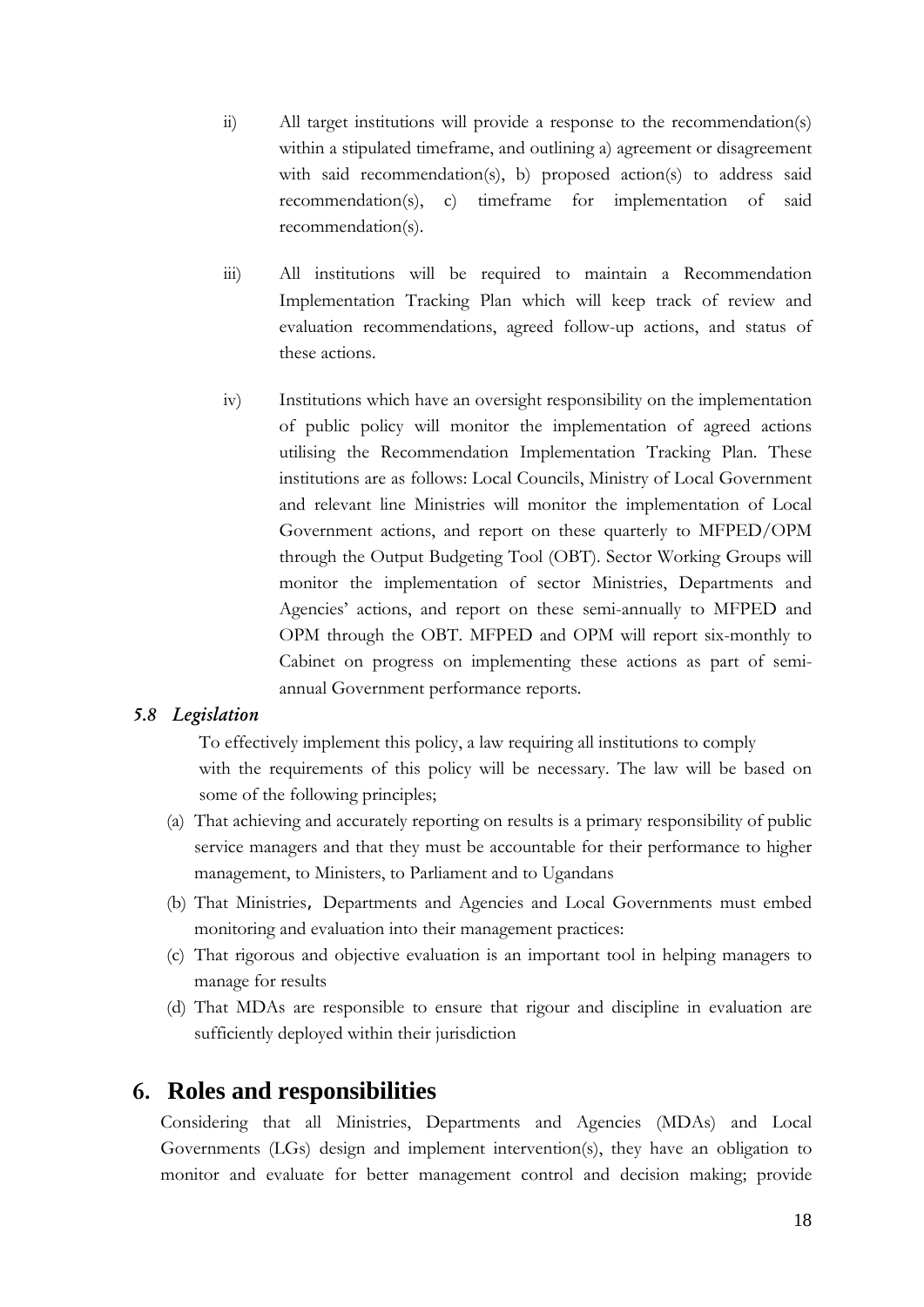constant feedback on the progress of the intervention, the problems it is facing and the efficiency with which the intervention is being implemented. The roles and responsibilities of public institutions in respect of performance monitoring and evaluation are presented below. This will ensure proper coordination and facilitate complementarities and synergies in the monitoring, evaluation and ultimately improved delivery of public services. The roles and responsibilities are as follows:

#### 6.1 *The Office of the President (OP):*

- (a) Conducts monitoring of key Government programmes to generate policy advice for Cabinet and the President;
- (b) Tracks the implementation of Cabinet decisions;
- (c) Reports on GoU policies and results through the annual State of the Nation Address of H.E. The President of the Republic of Uganda;

*6.2* The *Office of the Prime Minister (OPM):*

While the Ministries, Departments and Agencies and Local Governments have a duty to internally undertake the above mentioned roles, OPM as the supra Coordination and Monitoring Office (refer to OPM mandate) has to ensure that the above (monitoring and evaluation roles) are coherent, coordinated (no duplication of efforts and resources), effective, efficient and sustainable so as to inform the National Development Plan objectives. In addition, majority of the National Strategic Interventions are cross cutting in nature, which call for a one implementation coordination and evaluation stop centre.

- (a) Provides leadership across GoU and ensures proper coordination and oversight of M&E activities in GoU;
- (b) Harmonizes and standardises M&E procedures, practices and mechanisms across GoU;
- (c) Provide technical support and oversight to Planning Units in MDAs and SWGs in i) the operationalization of monitoring and statistics functions, and ii) the design and implementation of 5-year rolling evaluation plans;
- (d) Designs, commissions, quality controls and disseminates national public policy evaluations in line with the 5-year rolling evaluation agenda of Cabinet;
- (e) Reports to Cabinet periodically on Government performance and results;
- (f) Monitors the implementation of the M&E Policy;
- (g) Establish evaluation guidelines
- (h) Establish and manage the Government Evaluation Facility Database
- (i) Coordinate the Evaluation Capacity Building in Government, Civil Society and the Private Sector initiative
- *6.3* The *Ministry of Finance, Planning and Economic Development (MFPED):*
- (a) Coordinates the preparation and presentation of the National Budget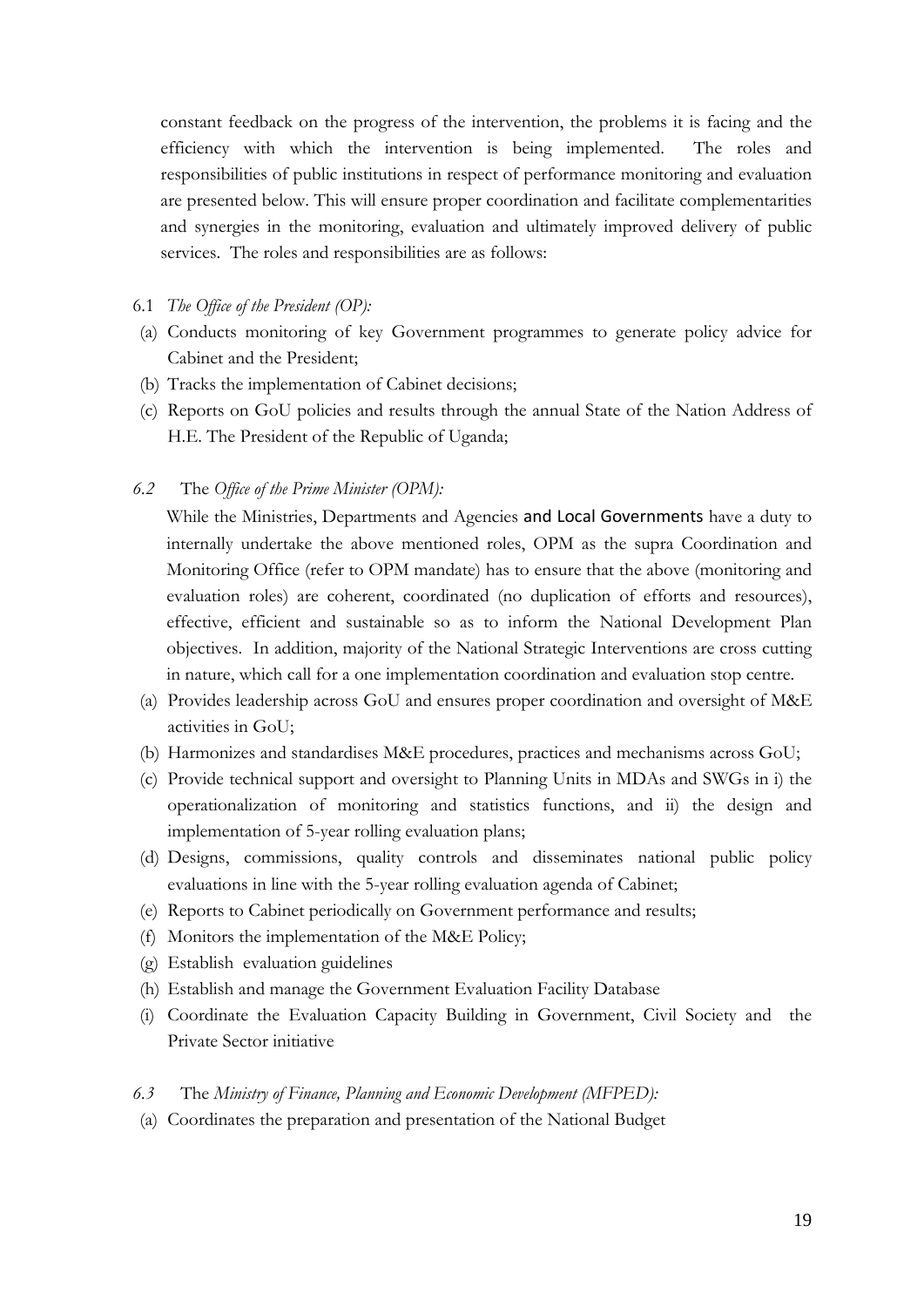- (b) Ensures the rationale financing of statistics, monitoring and evaluation functions in Government through establishing a Vote Function Output for all MDAs and LGs in the Chart of Accounts, with budget ceilings set to this Output in line with this Policy;
- (c) Ensures that sufficient resources are allocated annually through the national budget to the statistics, monitoring and evaluation functions of Government in line with this Policy
- (d) Monitors budget execution and progress on MoUs commitments to promote efficiency and effectiveness of all public spending;
- (e) Ensures that all public investment projects approved by the Development Committee have a clear monitoring and evaluation plan, and sufficient resources for conducting monitoring and evaluation activities;
- (f) Releases timely and quality information on budget execution
- (g) Reports periodically to Cabinet and Parliament on budget preparation, execution and performance
- *6.4* The *National Planning Authority (NPA):*
- (a) Prepares a long term vision, and results-orientated comprehensive and integrated medium and long-term development plans for the country
- (b) Works with MFPED in the preparation of the annual budget, medium and long-term expenditure frameworks to implement the national development plans
- (c) Coordinates and harmonizes development planning in the country
- (d) Supports local capacity development for national planning, and in particular, provides support and guidance to the national and local bodies responsible for the decentralized planning process.
- (e) Studies and publishes independent assessments of key economic and social policy issues and options so as to increase public understanding and participation in the economic and social policy debate
- (f) Monitors the performance of the decentralized system of development planning and financing, and proposes such institutional innovations that may be required for its improved operation
- (g) Advises the President on policies and strategies for the development of Uganda

#### *6.5* The *Ministry of Local Government (MoLG):*

- (a) Assists Local Governments in preparing results orientated plans and budgets
- (b) Strengthens local governance and upwards reporting through developing Local Governments systems and practices for monitoring and evaluation
- (c) Oversees Local Governments compliance with statutory requirements and adherence to national policies and standards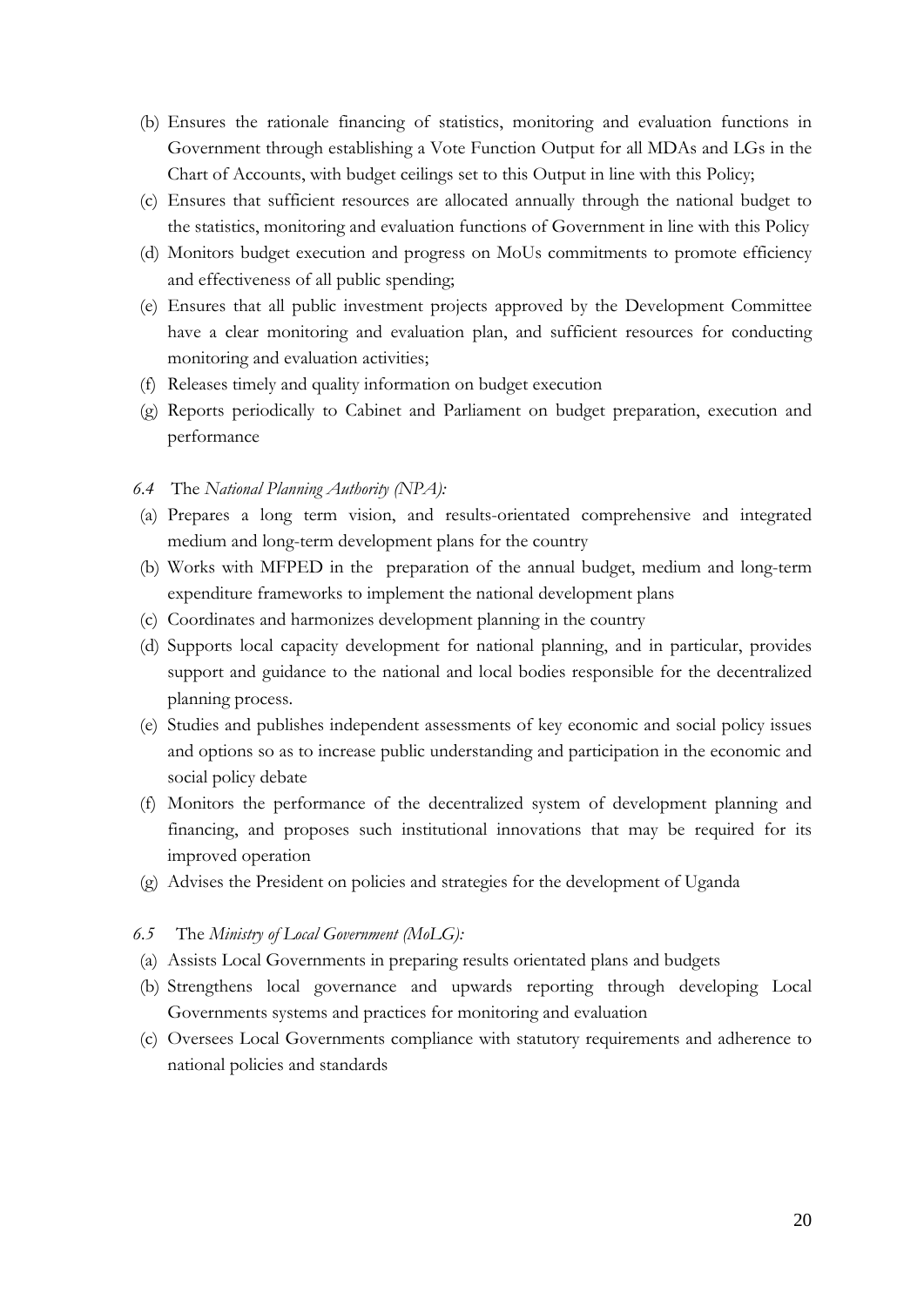- *6.6* The *Ministry of Public Service (MoPS):*
- (a) Ensures that the monitoring, evaluation and statistics functions within the public service are adequately staffed in line with this Policy.
- (b) Ensures the operationalization of Results Orientated Management (ROM) across the public service
- (c) Oversees that performance plans and agreements with public servants are derived from strategic plans of relevant Ministries or Local Governments
- (d) Ensuring that all Ministries and Local Governments operationalize client charters outlining the minimum level of service that the public can expect
- (e) Provides for an adequate system of incentives to support M&E activities in GoU through the reward and recognition scheme
- (f) Coordinate the public service inspection function, and where appropriate, carry out specific inspections

#### *6.7 All Sector Working Groups (SWG):*

- (a) Develop and implement a five-year sector strategic investment plan (SSIP), containing a result orientated monitoring matrix and 5-year evaluation plan.
- (b) Produce an annual Budget Framework Paper (BFP) derived from the SSIP
- (c) Establish and maintain a monitoring and evaluation function within the SWG secretariat
- (d) Ensure proper coordination and oversight of M&E activities in their sector
- (e) Hold biannual performance reviews to assess progress against targets, and for upwards reporting

#### *6.8 Ministries, Departments and Agencies (MDAs)*

- (a) Produce annual results orientated Ministerial Policy Statements (MPSs), linked to the corresponding Budget Framework Papers (BFPs) and Sector Strategic Investment Plans (SSIPs)
- (a) Ensure that all MDA Planning Units assign one or more positions responsible for statistical production, monitoring and evaluation
- (b) Ensure that a Management Information System is in place and functioning
- (c) Plan and budget for monitoring and statistics annually. A minimum of 3% of the nonwage recurrent budget and 2% of each project budget will be allocated to monitoring
- (d) Hold quarterly MDA performance review meetings to determine progress towards output targets
- (e) Provide, on a quarterly basis, data and explanatory information on progress against performance indicators to MFPED and OPM through the Output Budgeting Tool.
- (f) Ensure proper coordination and oversight of M&E activities in the MDA, in relation to this policy, related strategies, norms and guidance from OPM and other coordinating institutions.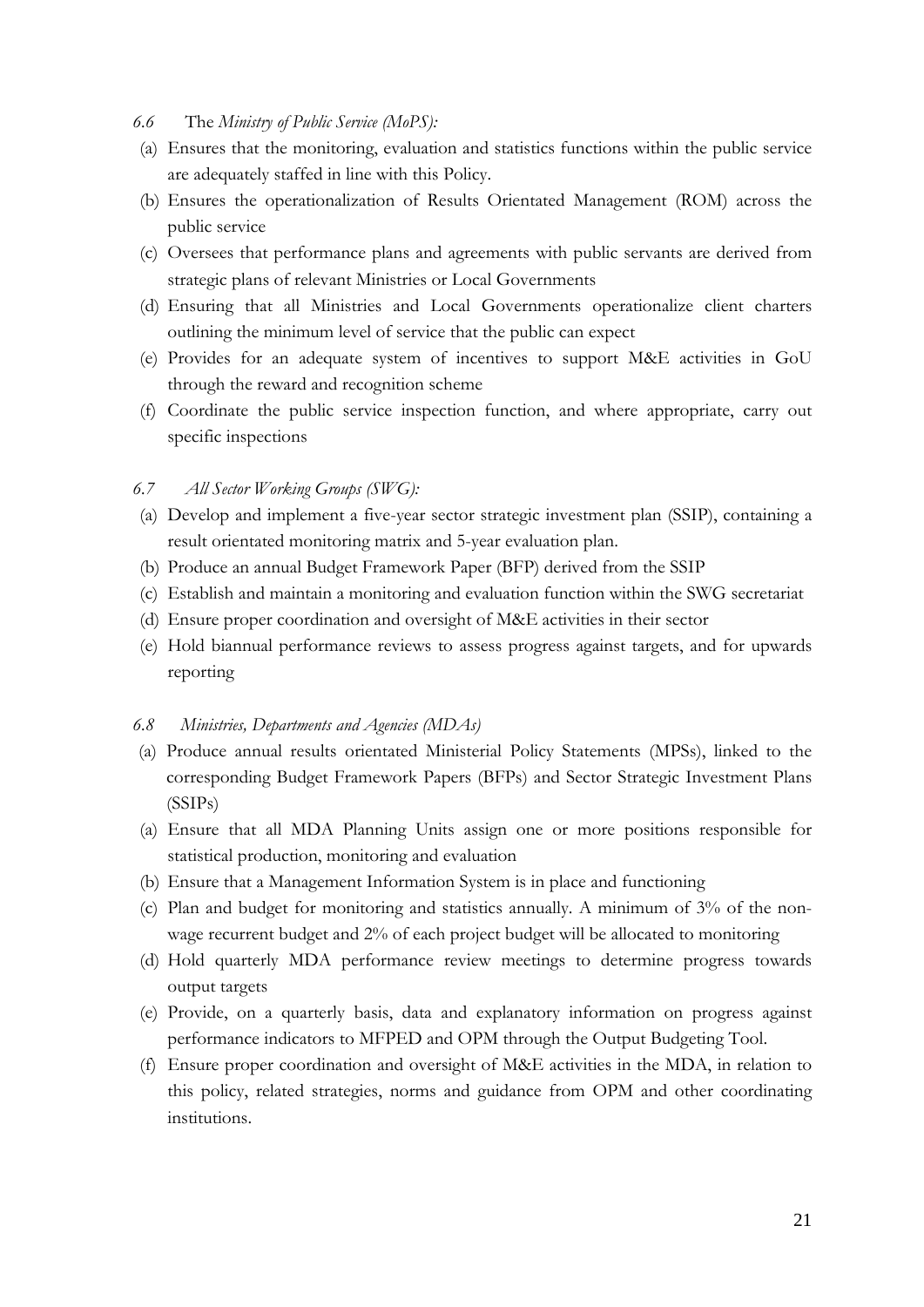- (g) Plan and budget for evaluations of all projects and programmes over 70 billion shillings in line with the rolling 5-year evaluation plan. 3% of each project budget will be allocated to evaluation.
- (h) Utilize M&E findings to inform programme, policy, and resource allocation decisions;
- (i) Maintain a Recommendation Implementation Tracking Plan which will keep track of review and evaluation recommendations, agreed follow-up actions, and status of these actions.
- (j) Ensure that complete and approved M&E reports are made easily available to the pubic in a timely manner, while ensuring that the sharing of reports respects the *Access to Information Act.*

#### *6.9 Local Governments:*

- (a) Produce results orientated Local Government Development Plans and annual Budget Framework Papers
- (b) Ensure proper coordination of monitoring activities at District and Lower Local Government (LLG) levels;
- (c) Provide timely and quality data on relevant performance indicators to MoLG, MFPED and line MDAs;
- (d) Ensure that all Local Government Planning Units assign one or more positions responsible for statistical production, monitoring and evaluation
- (e) Utilize M&E findings to inform programme, policy, and resource allocation decisions.

#### *6.10 Uganda Bureau of Statistics (UBOS):*

- (a) Coordinates, supports, validates and designates as official any statistics produced by UBOS, MDAs and LGs.;
- (b) Coordinates and clears all censuses and nationally representative household economic surveys;
- (c) Ensures production, harmonization and dissemination of statistical information;
- (d) Strengthen statistical capacity of planning units in MDAs and LGs for data production and use
- (e) Ensure best practice and adherence to standards, classifications, and procedures for statistical collection, analysis and dissemination in MDAs and LGs
- *6.11* The *Office of the Auditor General (OAG):*
- (a) Audits and reports on public accounts of all public offices and any public corporation or other bodies established by an Act of Parliament
- (b) Conducts financial, value for money and other audits, such as gender and environment audits, in respect of any project or activity involving public funds

#### *6.12 Parliament:*

(a) Scrutinises various objects of expenditure and the sums to be spent on each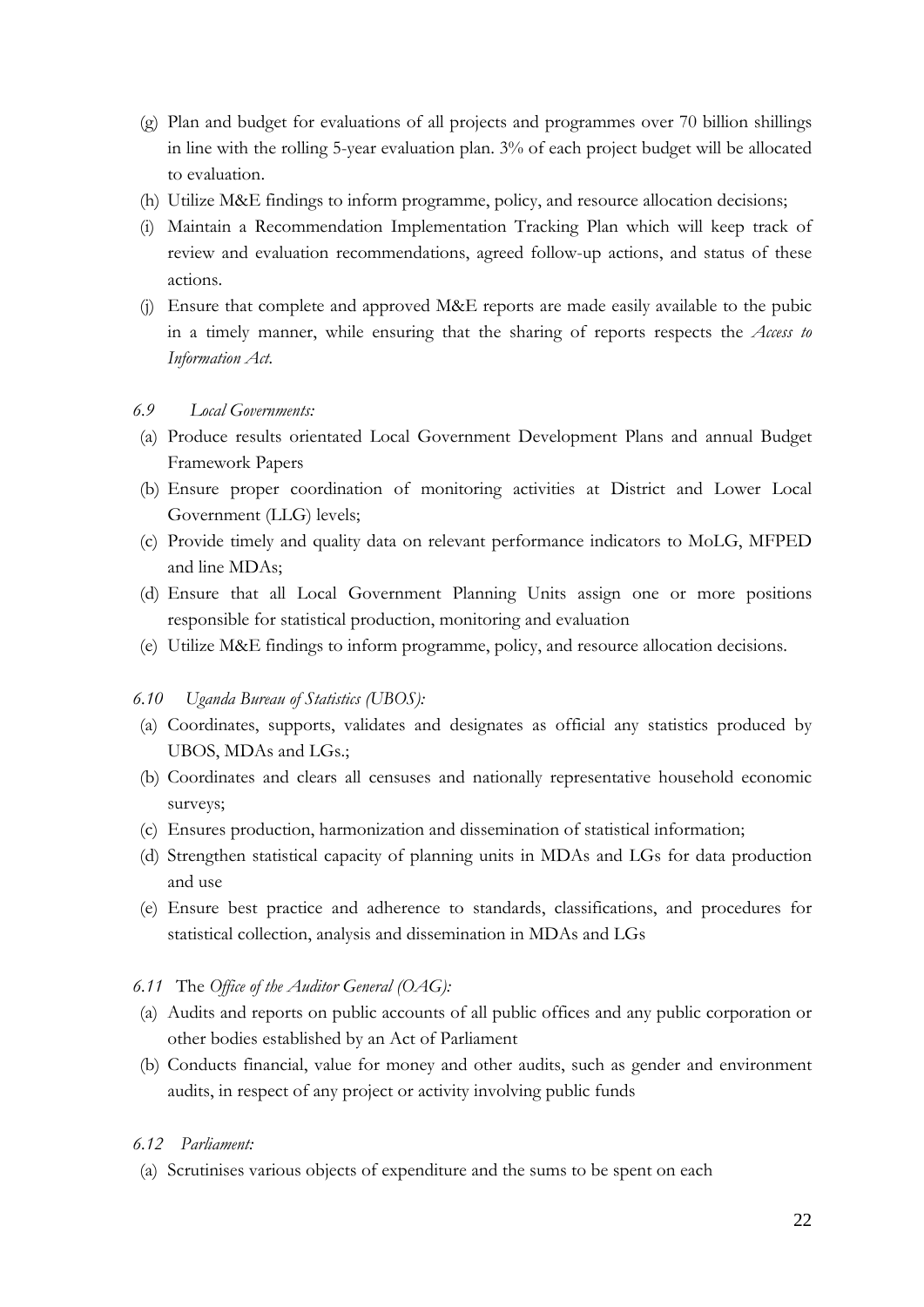- (b) Assures transparency and accountability in the application of public funds
- (c) Monitors the implementation of Government programmes and projects

#### *6.13 Local Councils:*

- (a) Oversee monitoring activities at District and Lower Local Government (LLG) levels;
- (b) Utilize M&E findings to inform policy and resource allocation decisions;
- (c) Ensure that the District administration and LLG adheres to this policy.

#### *6.14 Other executing agencies (CSOs and private sector):*

- (a) Participate in public sector planning processes at Local Government and sector levels
- (b) Provide timely and quality data on the financial and physical implementation of projects for which they are the executing agency to the relevant MDA or LG;
- (c) Participate in discussion and decision-making committees at programme, sector and national levels that review and comment on public sector performance
- *6.15* In addition to public institutions and executing agencies, citizens, Civil Society Organizations (CSOs) and Development Partners (DPs) play a role in the monitoring and evaluation of Government's performance. These institutions;
- (a) Provide an external perspective on Government performance and results
- (b) Provide feedback to domestic and international constituencies on Government performance and results
- (c) Assist Government through financial, technical and other forms of assistance to strengthen its performance.

# **7 Coordination Mechanism**

- 7.1 Building on the existing structures and mechanisms, the National policy on Public Sector Monitoring and Evaluation will be coordinated as follows:
	- (a) Policy Coordination Committee (PCC), a Cabinet sub-committee chaired by the Prime Minister is responsible for policy coordination and will review and monitor progress on the implementation of this policy.
	- (b) Implementation Coordination Steering Committee (ICSC) consisting of Permanent Secretaries and chaired by Head of Public Service and Secretary to Cabinet will oversee policy harmonisation and sector performance monitoring. It will also ensure monitoring and evaluation are done their institutions in compliance with this Policy to ensure effective implementation and reporting progress to the Office of the Prime Minister
	- (c) Technical Implementation Coordination Committee (TICC), an inter-ministerial technical-level staff committee, will coordinate and monitor programme implementation across ministries and sectors, identify and address coordination issues to improve programme performance.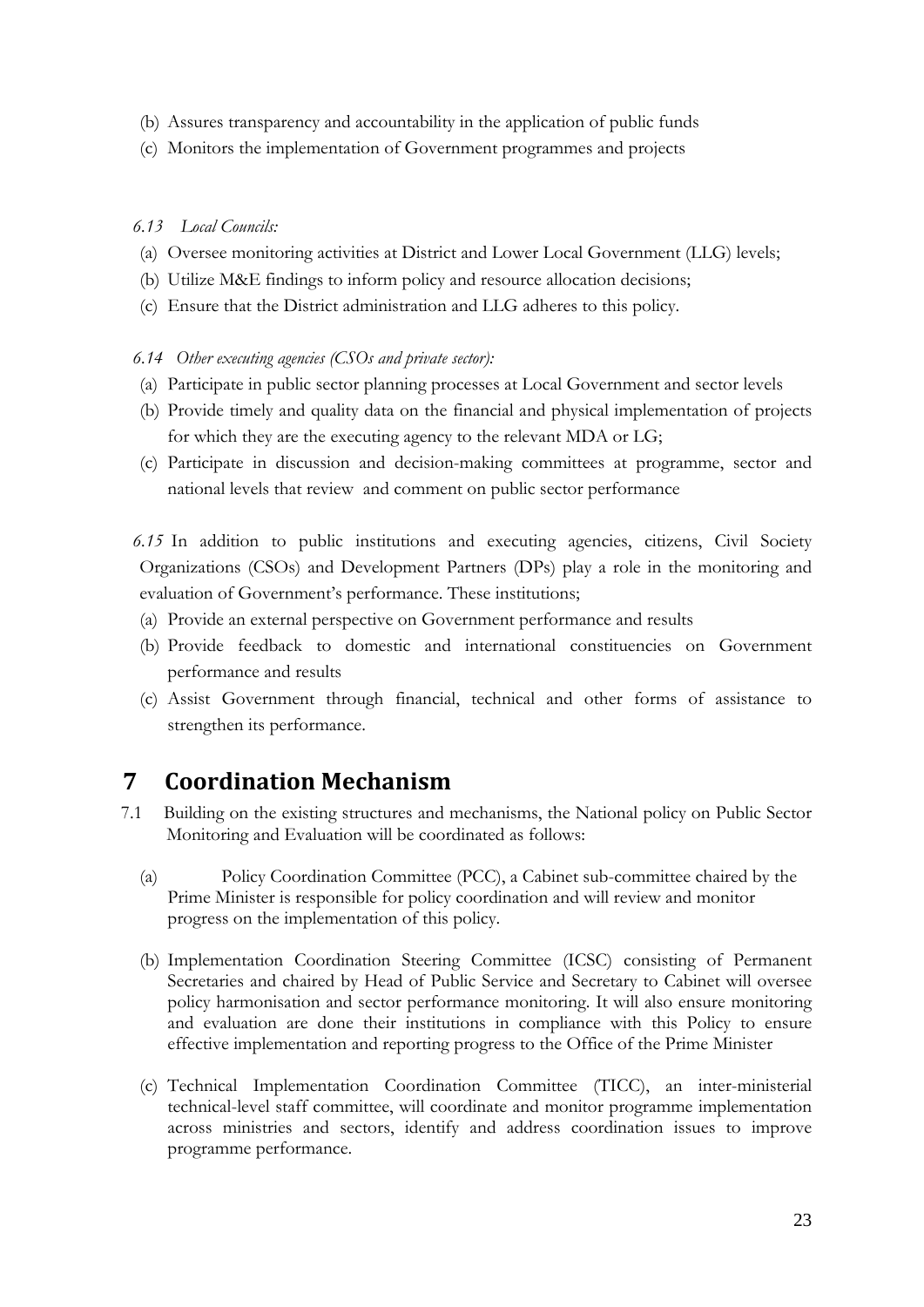- (d) Sector Working Groups (SWGs) will form the basis for sector coordination and will be used to harmonise and agree on sector outcome and output targets and monitoring frameworks.
- (e) Finally, the ICSC will appoint an independent assessment team to evaluate the progress in implementing the policy every 3 years and make recommendations to the ICSC on potential improvements. The report of the independent assessment team will be presented to the PCC and finally to Cabinet.
- 7.2 The Office of the Prime Minister (OPM), the Ministry of Finance, Planning and Economic Development (MoFPED) and the National Planning Authority (NPA) play the largest role in public sector monitoring and evaluation. To ensure that the these institutions do not duplicate each other but are mutually reinforcing with respect to monitoring and evaluation, the three institutions are members of the National Monitoring and Evaluation Technical Working Group which brings together all ministries, departments and agencies, civil society, development partners and academic institutions to discuss and share information about monitoring and evaluation in the public sector, and are also represented on the technical sub-committees, one on performance monitoring and oversight and the other on evaluation. These subcommittees provide coordination and oversight to ensure that all institutions work collaboratively together on their relevant tasks with respect to monitoring and evaluation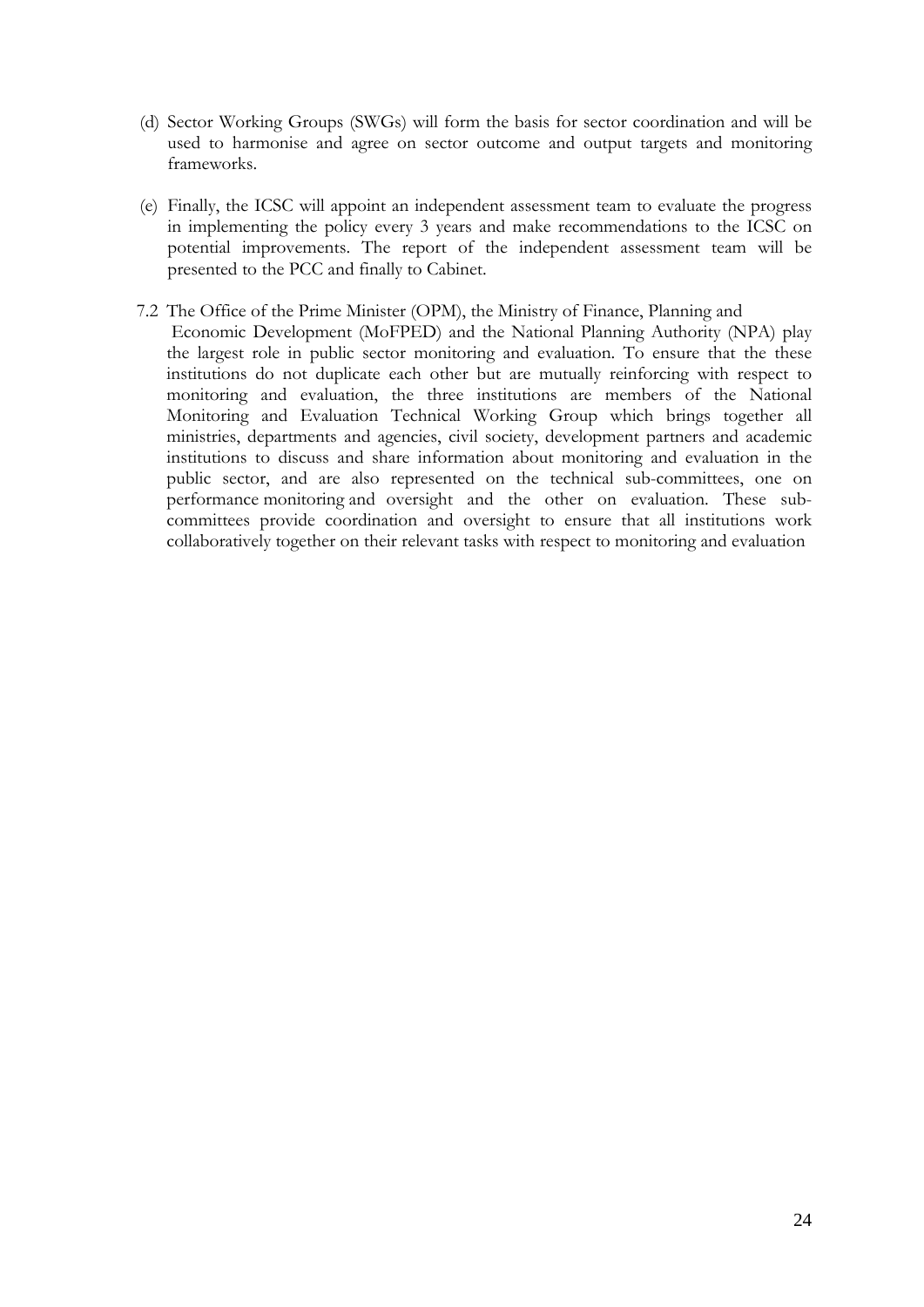### **8. Implementation Plan**

- 8.1 The Government's implementation of this Policy will include the following elements; the financing strategy; staffing; analysis of requirements; management and oversight.
- 8.2 *Financing Monitoring.* As a function of management, *monitoring* will be strictly budgeted and financed at the relevant unit level from FY2012/13, as follows:
	- a) A minimum percentage of all project budgets will be allocated and ring-fenced for monitoring at the project level, as determined by the Development Committee, and primarily focused on data collection and validation;
	- b) A minimum percentage of recurrent non-wage budgets at Vote level (Ministries and LGs) will be allocated and ring-fenced for monitoring at MDA and LG levels, as determined annually during the national budget, focused primarily on the costs of running management information systems
	- c) A minimum percentage of budgets used for Sector Working Group activities, drawn from lead sector Ministry budget, which will be allocated and ring-fenced for monitoring at Sector level, primarily for producing bi-annual performance reports, and conducting (joint) annual sector reviews.
	- d) The Ministry of Finance, Planning and Economic Development will ensure that adequate finances are allocated to each Government institution to conduct monitoring, statistics and evaluation in line with the requirements stipulated in this Policy. These finances will be allocated under the newly created Vote Function Output entitled "Statistics, Monitoring and Evaluation" in the Chart of Accounts.
	- e) An additional one-off cost will be incurred in establishing management information systems (MIS) within those sectors and institutions that do not currently have one<sup>[x](#page-33-9)</sup>. An assessment of costs in establishing MIS will be carried out as part of a review of public expenditure on monitoring and evaluation in Government to inform the implementation of this Policy. The cost of the MIS establishment will be financed by the development budget, with support of development partner financing where possible.
- 8.3 *Financing Evaluation.* Less than 10% of public investment projects are currently being subjected to evaluation, and the majority of evaluations conducted to date were commissioned and management by Development Partners, not Government. To redress this, the following strategy will be implemented from FY2012/13 as follows: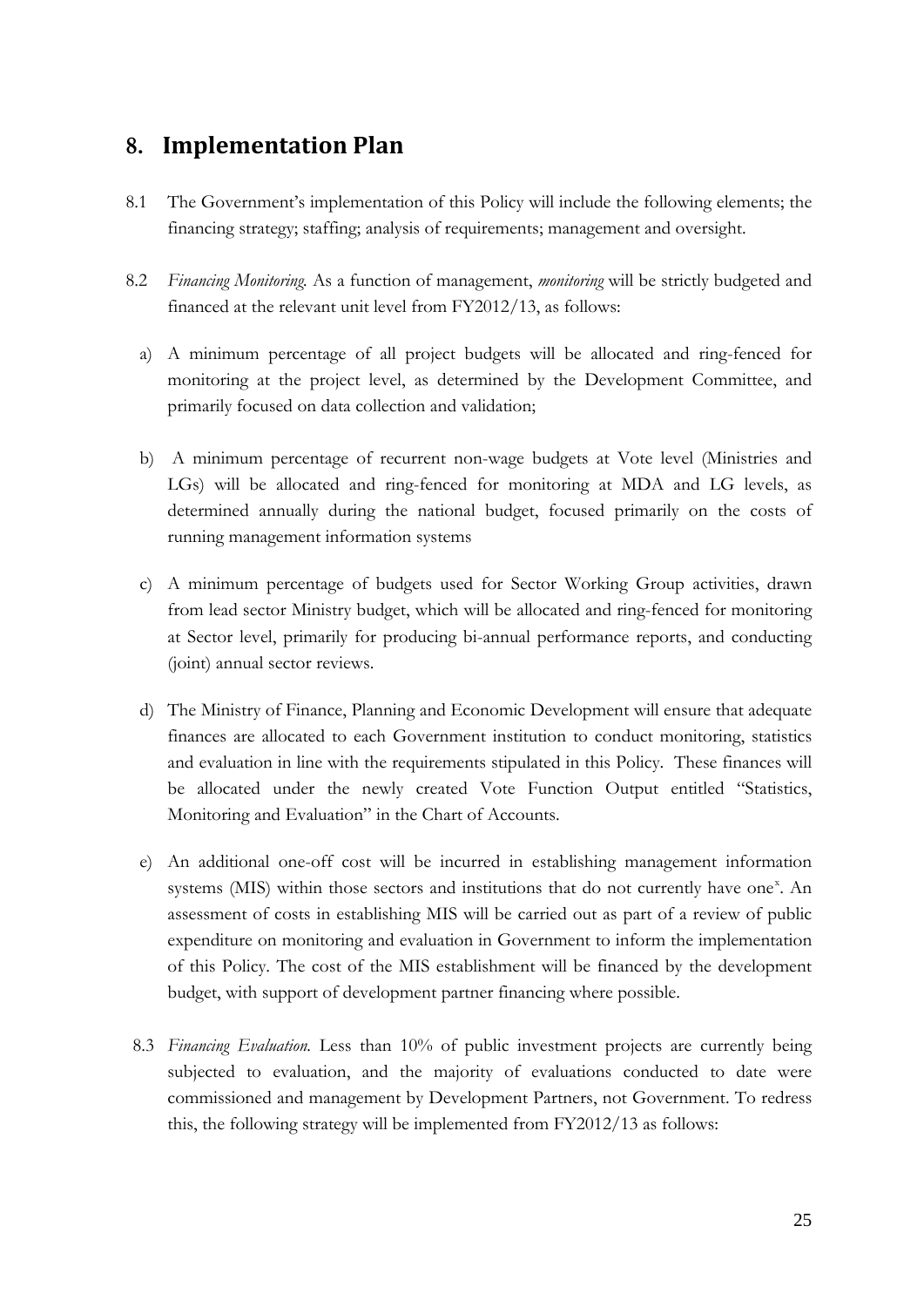- a) All projects over 70 billion shillings in value will be required to conduct rigorous evaluation, including a baseline study to establish initial conditions, a mid-term review and a final evaluation. Currently, approximately 90 projects of a total of 320 public investment projects are valued at over 70 billion shillings, which will increase the coverage of evaluation to 28%.
- b) To finance evaluation, all projects will allocate a percentage of their budgets to evaluation, as determined by the Development Committee, taking into account the budget and scope of the project. This percentage will cover the cost of conducting a baseline study during the project preparation, a mid-term review at the half-way stage in the project, and a final evaluation. Based on calculations of the average costs of conducting a rigorous baseline, mid-term review and final evaluation, within the range of 1.5 billion to 2.5 billion shillings are required. This is within 4% of projects budgeting over 70 billion shillings $x^i$ .
- c) Public policy and major cross-sectoral evaluations will be budgeted for under the Office of the Prime Minister Development Budget. This will require a minimum of three billion shillings per annum, based on a cost of conducting 3 evaluations per annum at 1 billion shillings each<sup>[xii](#page-34-1)</sup>.
- 8.4 *Staffing*. Current staffing levels for monitoring, statistics and evaluation functions across Government are inadequate. The position of monitoring and evaluation officer does not exist in the public service establishment, and statisticians are inadequately represented across the service. To redress this, the following strategy will be employed from FY2012/13:
- a) One or more positions responsible for monitoring, statistics and evaluation at the public service level of senior or above will be required at all unit levels, namely project, Local Government Planning Unit, Ministry Planning Unit, Sector Working Group secretariat. This may be by establishment of a new position, or assignment from an existing position. To maintain organic linkage between Office of the Prime Minister and other MDAs, the officers responsible for statistics, monitoring and evaluation should be responsible to the Office of the Prime Minister.
- b) Training will be provided to the relevant staff of Ministries, Department and Agencies and Local Governments to enhance their technical capacity and enable them to play the role expected of them in monitoring and evaluation. The Office of the Prime Minister will continue to provide technical support to Ministries, Departments and Agencies and Local Governments in respect of monitoring and evaluation.
- 8.5 *Analysis of Requirements*. To achieve operational monitoring, statistics and evaluation functions within each institution of Government, there is a need to assess the current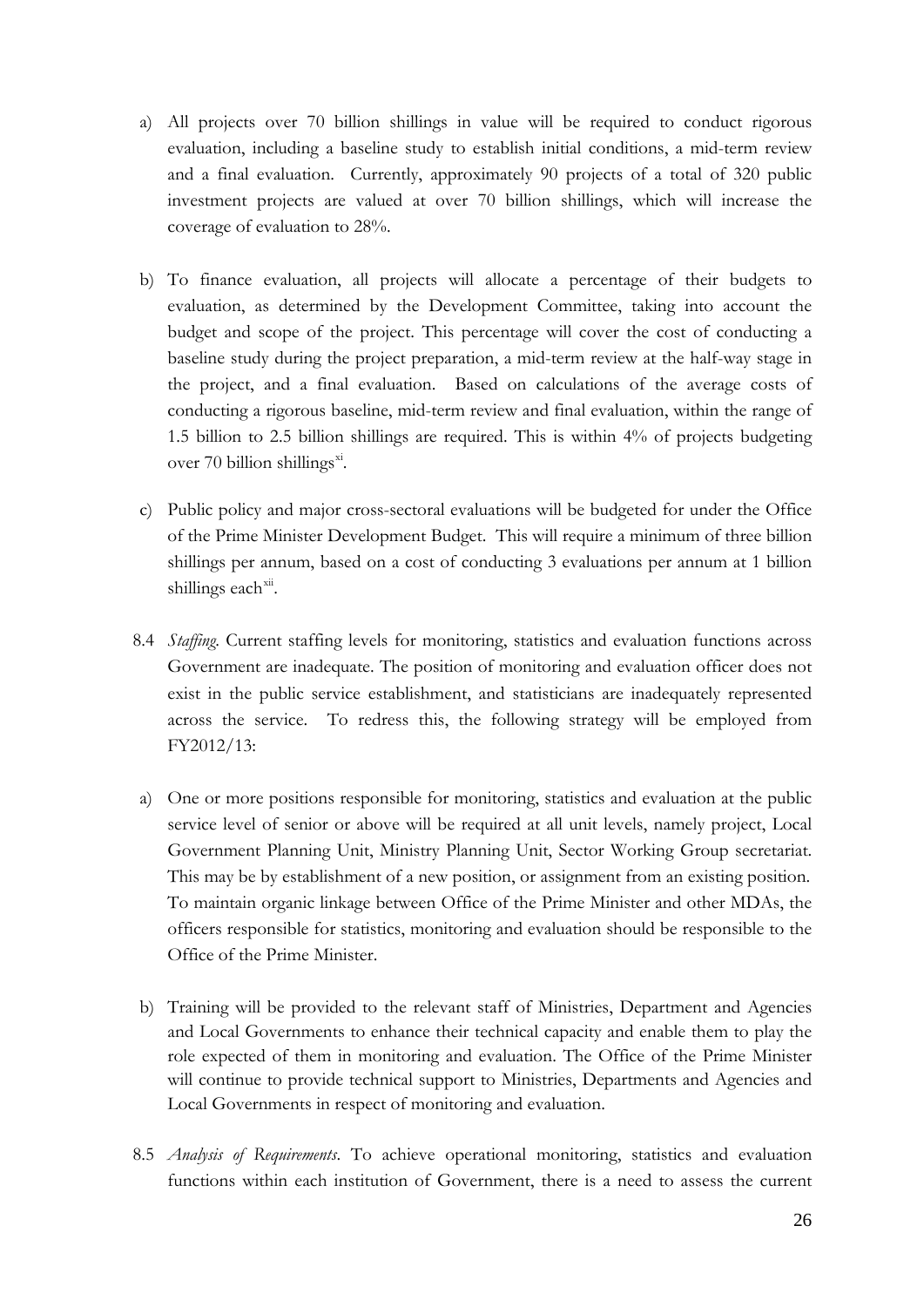situation against the requirements outlined in this Policy. This analysis will be confined by the parameters herein, namely the percentages budgeted for monitoring and evaluation, and the staffing levels prescribed. The cost of conducting the analysis will be incorporated in existing Vote level development budgets. The analysis will be managed by each Sector lead institution during FY2012/13, and build on existing assessments.

- *8.6 Management & Oversight.* MDA and Local Government Accounting Officers are responsible for:
- a) Monitoring compliance with this Policy in their institution to ensure its effective implementation and reporting to OPM;
- b) Conducting an objective assessment of the M&E function in their institution at a minimum once every five years;
- c) Addressing issues that arise regarding compliance with this Policy, and with its associated guidelines and formats, and ensuring that effective actions are taken to address these issues.
- 8.7 Office of the Prime Minister is responsible for overall monitoring of the implementation of the National Policy on Public Sector Monitoring and Evaluation, including:
- a) Monitoring and reporting annually to Cabinet on the status and performance of the M&E function across Government;
- b) Preparing for an independent evaluation of the Policy at a minimum every five years;
- c) Preparing the principles of the bill on Monitoring and Evaluation in Public Sector

Office of the Prime Minister P.O. Box 341 Kampala 9/7/2012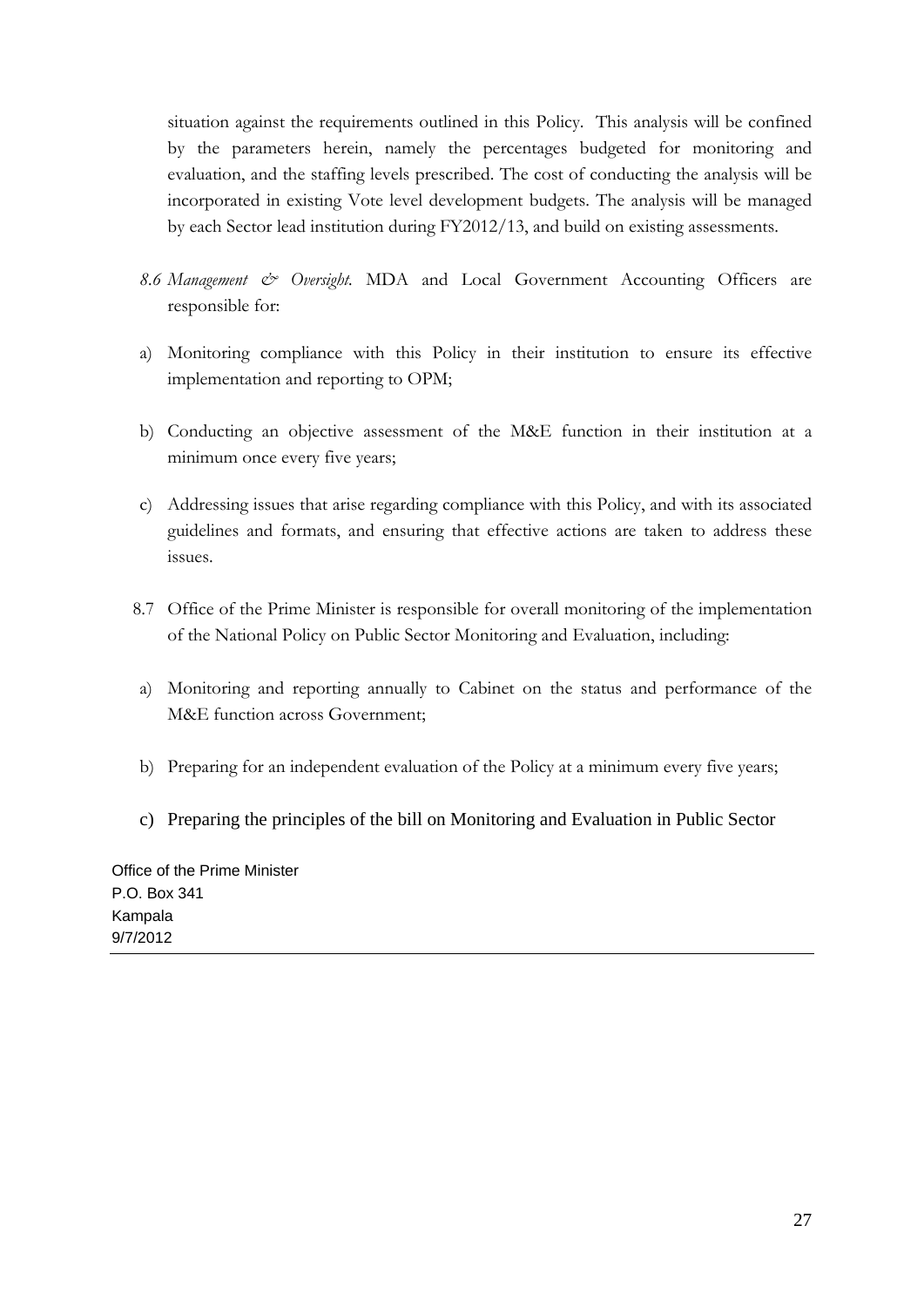## **Annex 1. Definition of key concepts and functions**

*Accountability:* A relationship based on the obligation to demonstrate and take responsibility for performance in light of agreed upon expectations.

*Effectiveness:* The extent to which a programme is achieving expected outcomes.

*Efficiency:* The extent to which resources are used such that a greater level of output is produced with the same level of input or, a lower level of input is used to produce the same level of output in quantity and/or quality.

*Impact:* Fundamental intended or unintended changes in the conditions of the target group, population, system or organization.

*Outcome:* Actual or intended changes in use, satisfaction levels or behaviour that a planned intervention seeks to support.

*Performance:* The extent to which relevance, effectiveness, efficiency, economy, sustainability and impact (expected and unexpected) are achieved by an initiative, programme or policy . Performance measurement is the ongoing monitoring and evaluation of the results of an initiative, programme or policy, and in particular, progress towards pre-established goals. Performance management reflects the extent to which the implementing institution has control, or manageable interest, over a particular initiative, programme or policy.

*Policy:* Official statement, guidelines or operating principles that influence behaviour towards a stated outcome.

*Relevance:* The extent to which a programme addresses a demonstrable need, is appropriate to the GoU, and is responsive to the needs of the population.

*Result:* The outcome or impact of a public policy or intervention, whether intended or unintended, positive or negative.

*Results-orientated management:* Results-Orientated Management (ROM) of public programmes is a management approach oriented towards: (i) the achievement of development targets; (ii) making public servants responsible; (iii) transparency and accountability in public affairs and budgets; and (iv) the use of available data to improve decision-making.

*Monitoring System:* is the set of planning, information gathering and synthesis, analysis and reporting processes, along with the necessary supporting conditions and capacities required for the M&E outputs to make a valuable contribution to decision-making and learning. It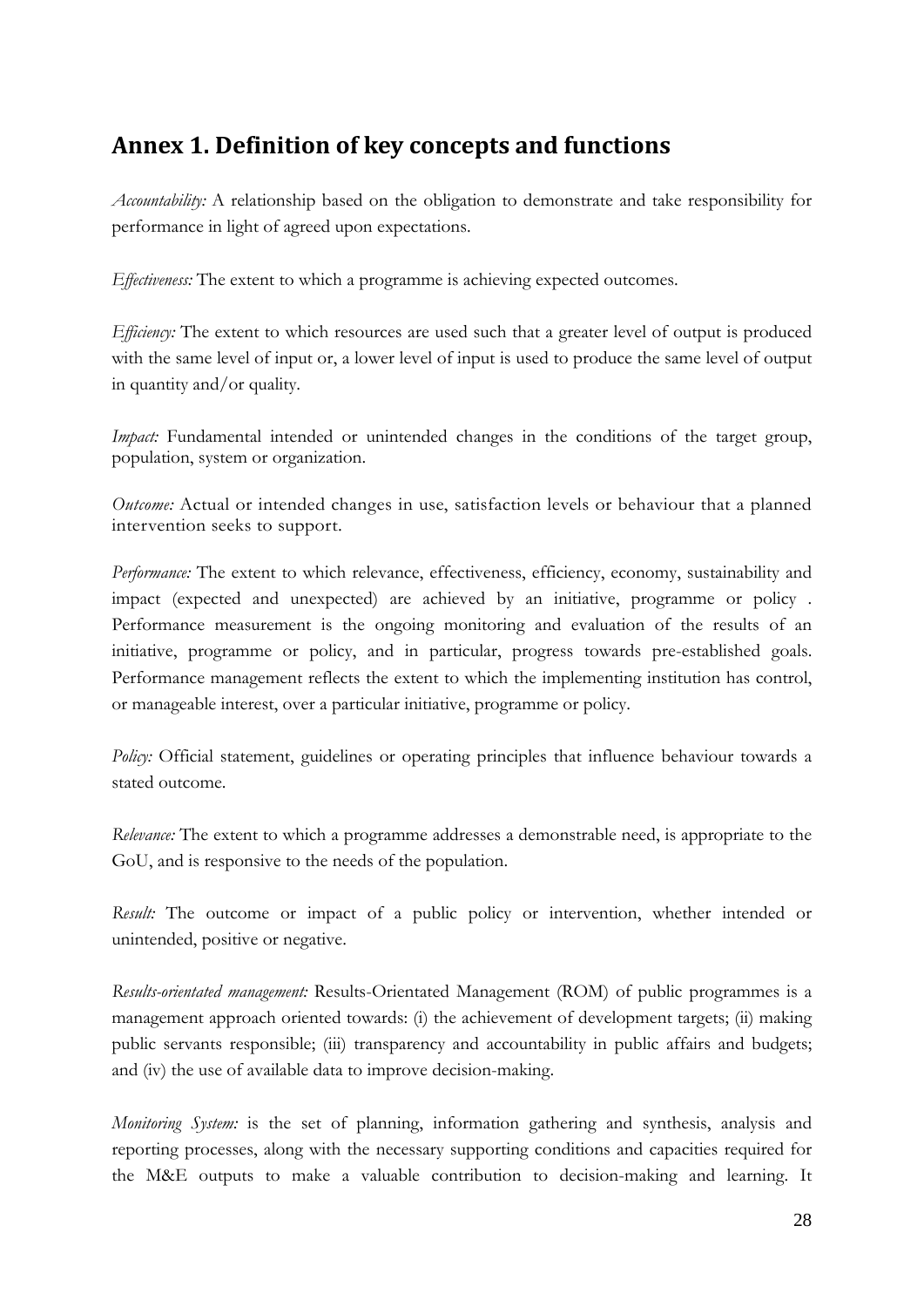encompasses the set of technical tools and institutional mechanisms that are set up to ensure the timely production of key monitoring outputs to satisfy priority needs in terms of accountability, support to decision-making, and policy dialogue. A monitoring (or management) information system is the set of technological, organizational and human means implemented to enable to collect, process, store, and communicate M&E information within an organization or between different organizations.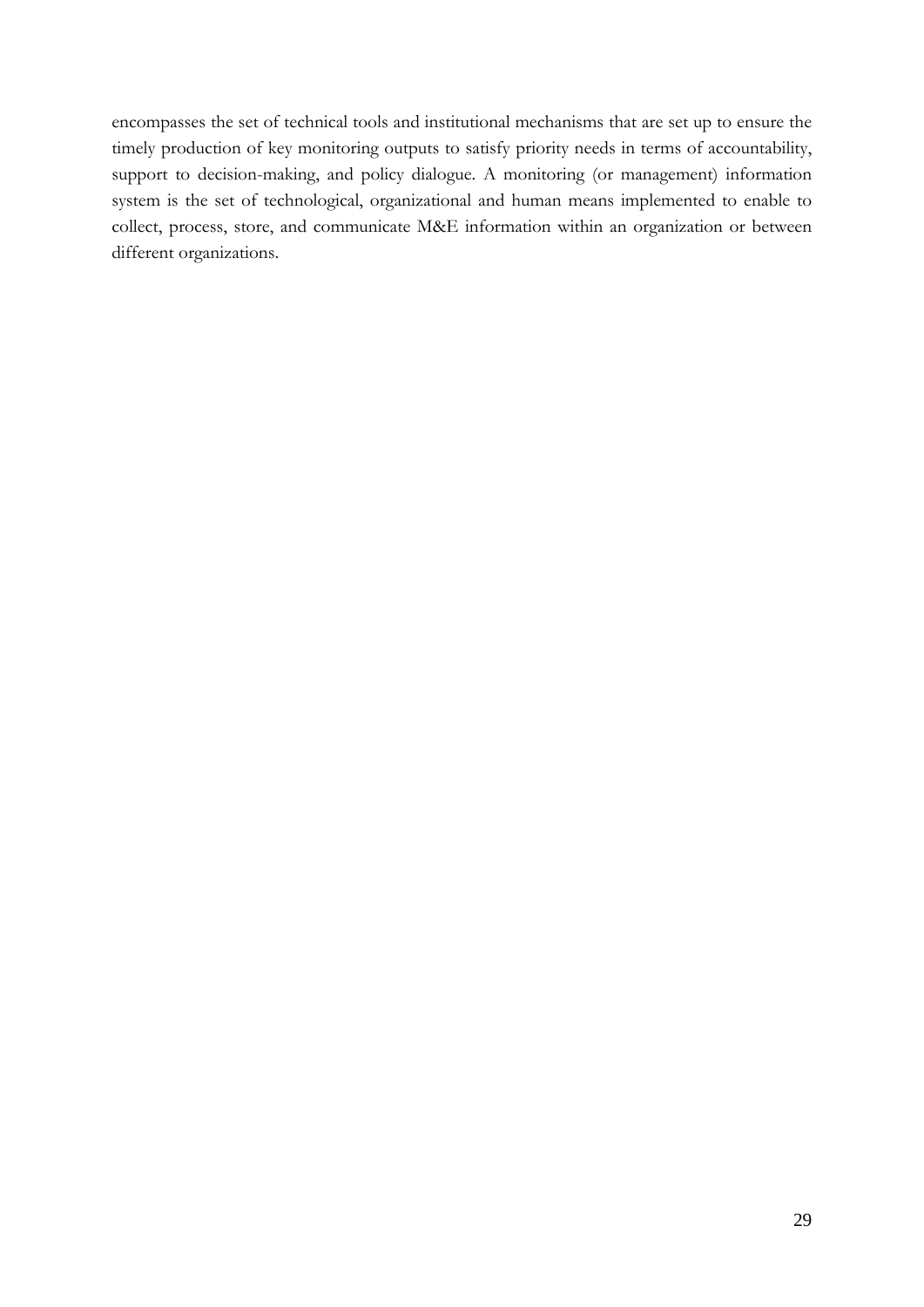### <span id="page-33-0"></span>**Endnotes**

<u>.</u>

<sup>i</sup> Republic of Uganda, National Development Plan (2010/11-2014/15), page i.

<span id="page-33-1"></span>ii Of a total of 85 evaluations conducted in Uganda between 2005 and 2008, only ten were commissioned and/or co-managed by Government of Uganda. Source: Office of the Prime Minister, 2009

<span id="page-33-2"></span>iii The Public Investment Plan reveals that on average 60 projects close each year. On average over the period 2005-08 (including development partner-financed and managed evaluations), 6 evaluations were being conducted per annum. This equates to 10% coverage of projects by evaluation.

<span id="page-33-3"></span>iv See Section 3 for the definition of these functions.

<span id="page-33-4"></span><sup>v</sup> Monitoring is typically organized within the context of a management information system (MIS), such as the Education and Health MIS's in Uganda. An MIS is a mechanism for organizing, collecting, recording, processing, and reporting of data descriptive of an activity (or set of activities) which in turn allows for the review of the effectiveness, frequency, cost, impact, and materials used.

<span id="page-33-5"></span> $v_i$ <sup>i</sup> A baseline study analyses the situation prior to a policy or intervention, against which progress can be assessed or comparisons made.

<span id="page-33-6"></span><sup>vii</sup> Impact evaluation may consider the opportunity cost of not implementing the assessed policy ,programme or project (opportunity cost).

<span id="page-33-7"></span><sup>viii</sup> The Government of Uganda will establish a Code of Conduct in the practice of evaluation drawing on national and international regulations and practices.

<span id="page-33-8"></span> $\frac{1}{10}$  is recognized that not all SWGs have operational budgets. In cases where these do not exist, the allocation of one billion shillings should be derived from the same source(s) that current finances SWG meetings; SWG joint annual reviews, monitoring missions and the like.

<span id="page-33-9"></span><sup>x</sup> Comprehensive Management Information Systems are currently functioning in the Health, Education and Water & Environment Sectors. While additional resources may be required to strengthen these systems, the funds will be allocated from the recurrent non-wage budget. In the remaining thirteen sectors of Government, MIS development from first principles is required.